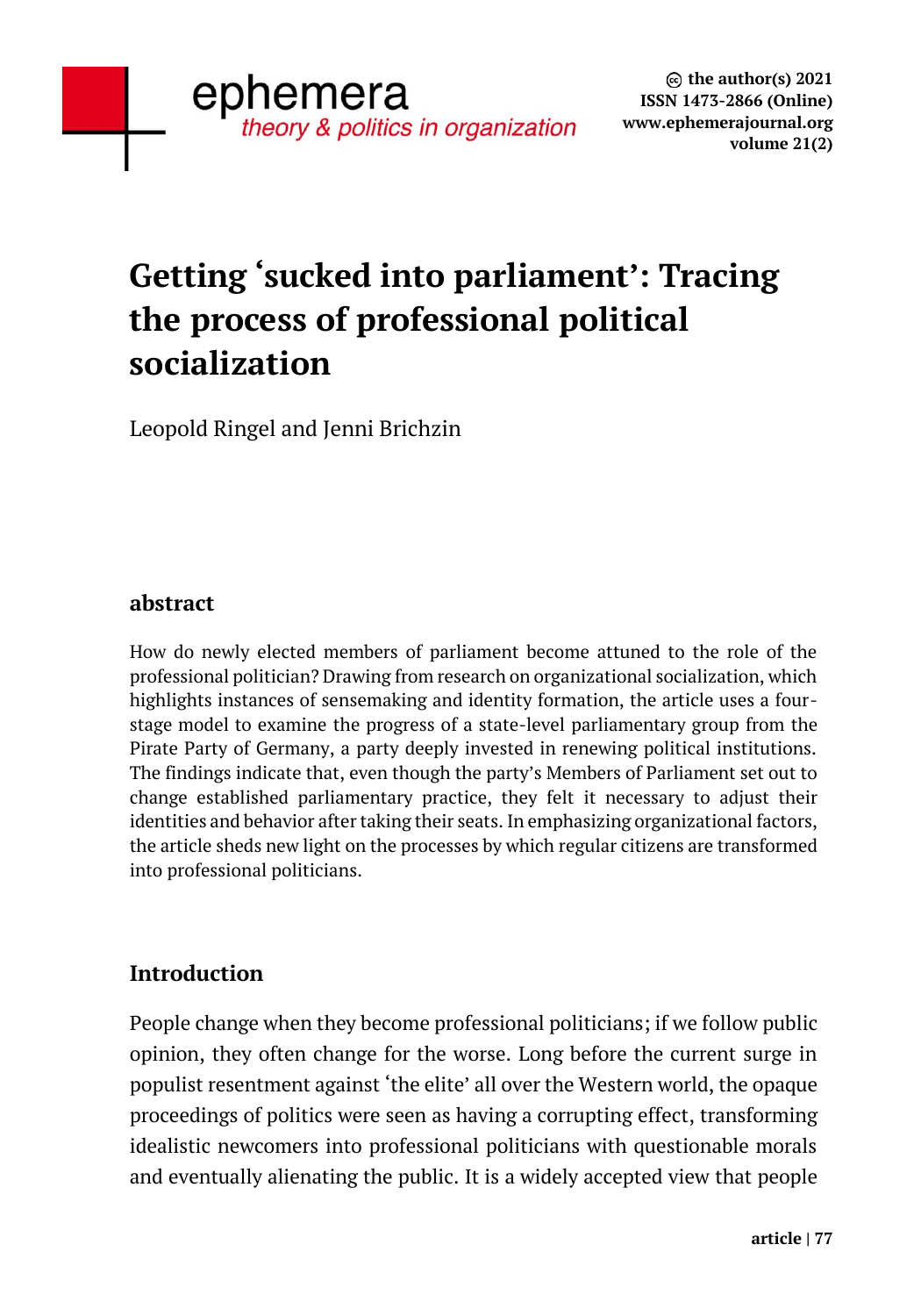turn into the worst versions of themselves once they take up politics. Consequently, politicians today are among the least liked and trusted professional groups. In light of this conventional wisdom, the relative lack of empirical studies on how newcomers are transformed into professional politicians – the process of *professional political socialization* – is surprising (Reiser et al., 2011). The literatures on *political professionalization* and *political socialization* have shown scant interest in the subject.

Studies on *political professionalization* provide only partial insights into how amateurs become politicians (cf. Hyman, 1969). In the polity dimension, they highlight the procedural knowledge that needs to be acquired on entering political office (cf. Sarcinelli, 2011: 131). In the politics dimension, Wodak (2009: 74), among others, discusses the (often exhausting) changes to daily routines and interpersonal relations. In the policy dimension, studies show how politicians' views are affected as they become insiders: 'compared to the general population, representative elites are more favorable toward democracy, more tolerant of minorities, more appreciative of parties and their competition and less supportive of the practices of participatory democracy' (Best and Vogel, 2017: 353). Their merits notwithstanding, what these studies have in common is a tendency to neglect the complex processes by which newcomers are transformed into seasoned professionals. Rooted in (normative) democratic theory (Mughan et al., 1997), the focus of this literature lies mainly on the relationship between officeholders and citizens (Vogel, 2018). The following quote from a Member of Parliament (MP hereafter) is indicative of the changes to which newly elected representatives are subject and that have yet to be fully understood: 'I think instead of me turning [the parliament] inside out, [it] turned me inside out a little' (Searing, 1986: 372).

Socialization has been studied extensively, with research typically focusing on the formation of the perceptional, evaluative, and behavioral dispositions that individuals develop through their interaction with the (social) environment (Hurrelmann et al., 2008). In a similar vein, studies on *political socialization* show how individuals acquire political orientations and behavior (Easton, 1968: 125). However, not only did this field of research have its heyday some 50 years ago, it also seems to have been more focused on *primary*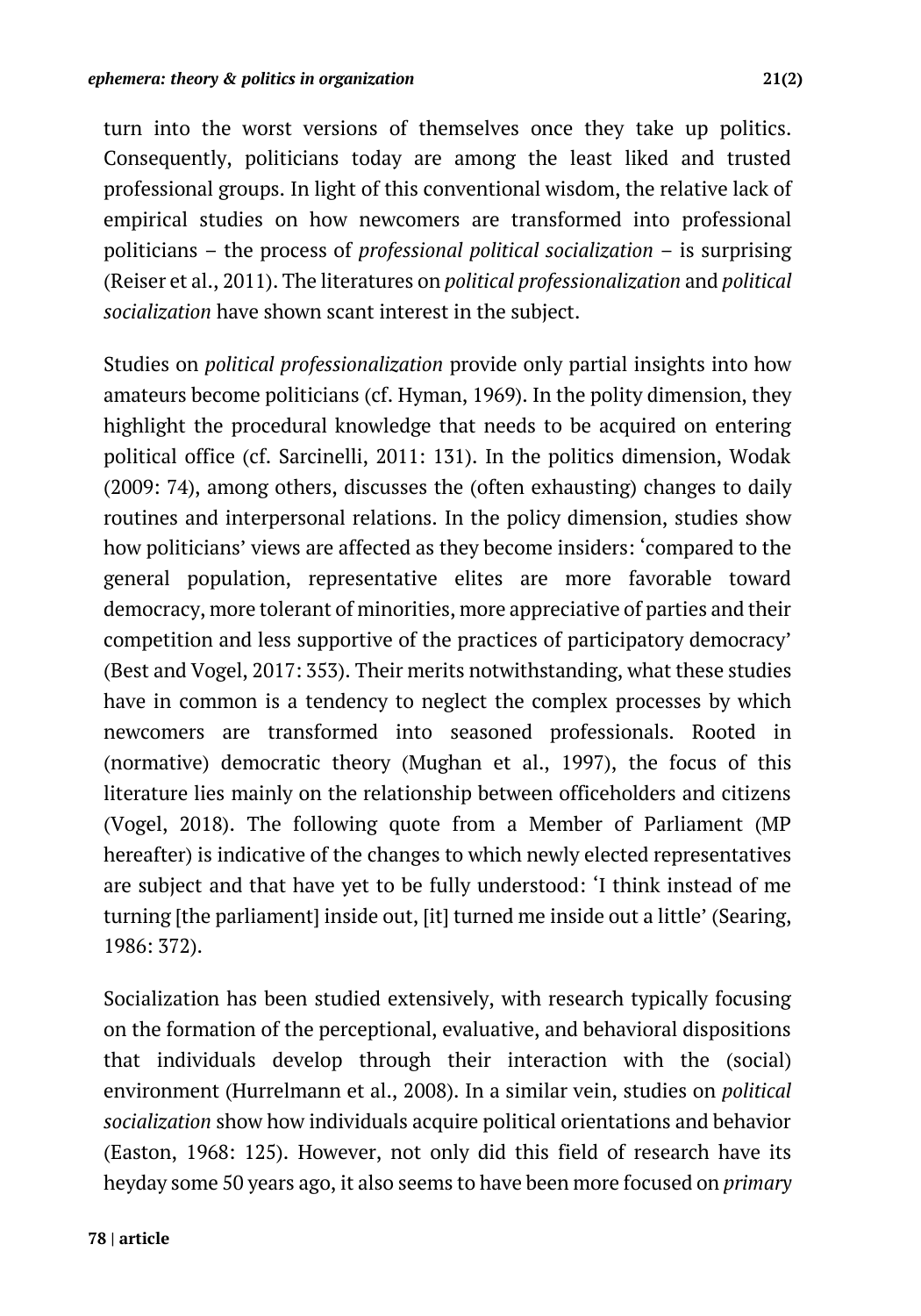political socialization – the development of basic political beliefs – than secondary, or professional political socialization (cf. Niemi and Hepburn, 1995; van Deth et al., 2011). As a result, debates usually revolve around the question as to what might be the most crucial phase in primary political socialization – early childhood or adolescence? So we know a great deal about how children and/or adolescents first encounter politics, for example, how they internalize the basic norms of democracy, who the main agents of socialization throughout adolescence are, and what impediments to political engagement have to be dealt with, but our insights into how people become involved in professional politics and especially how they acquire the skills they need to be politicians are severely limited.

To address the gaps in these two literatures, we draw on research on *organizational socialization* to better understand how organizations shape the processes by which amateurs become professional politicians. There are two advantages to this approach. First, we can overcome the (implicit) biases of political research, most notably the root premise that politicians should be evaluated in terms of how well they fulfill their representative function (Brichzin, forthcoming; Ringel et al., 2019). Second, we cover the full set of tasks and activities that politicians are concerned with in their daily lives, some of which, according to political science, have little to do with politics.

Empirically, we explore an extreme case of political professionalization, that of the *Pirate Party of Germany*, a party intimately connected with digital activism and notorious for its radical views on a range of issues such as transparency, participatory democracy, and copyright legislation. After being elected to four state parliaments in 2011/2012, the party, which prides itself on its broad rejection of professional politics, was suddenly represented at the core of institutionalized politics and therefore underwent a 'reality check' in two respects: first, it suddenly had to put its organizational ideals into practice; second, it had to deal with the pressure of adapting to established parliamentary practice. In the course of this article, we will show that these two commitments were conflicting. Our dataset comprises qualitative interviews with members of the party's biggest parliamentary group – in the federal state of North Rhine-Westphalia (NRW). By focusing on the Pirates'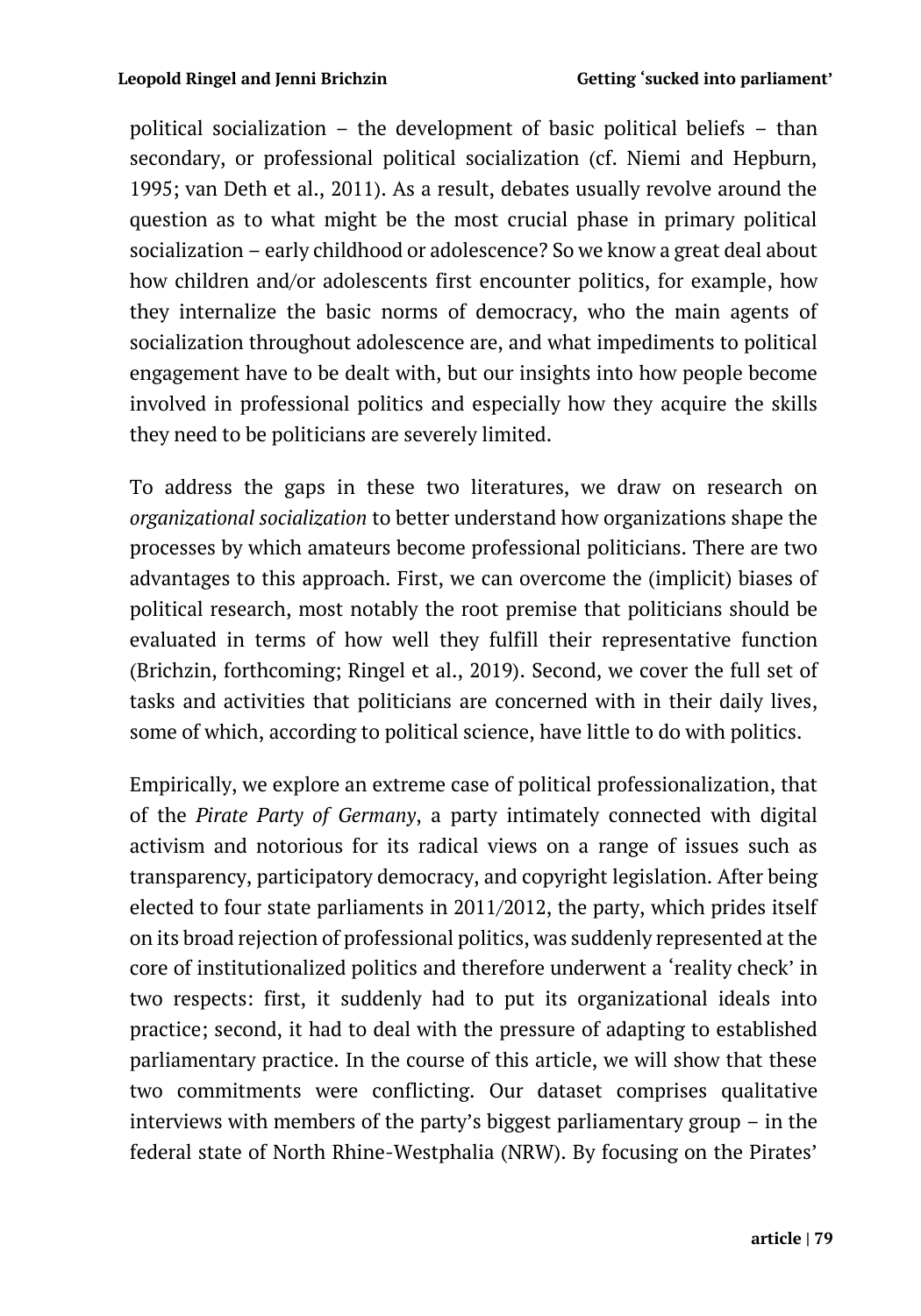organizational socialization, we unveil subtle, yet powerful, mechanisms that have largely been unnoticed or unaccounted for by political research.

After outlining a four-stage model of organizational socialization in the next section, we present the case and the research process. Subsequently, we discuss our findings, which reveal that the Pirates, despite their opposition to established parliamentary practice, basically adopted the formal and informal norms of their new workplace in order to be able to participate in political processes in a meaningful way.

## **Organizational socialization**

Socialization into parliament is, by default, socialization into an organization. Some features of parliaments arguably make them organizations of an unusual kind: their members enter and quit the organization periodically due to legislative turnover, with the number of entrants and quitters often amounting to a large part of the organization's population; there is no way of planning the composition of the parliamentary staff as it is determined by general elections and thus by nonmembers of parliament; finally, parliaments have only limited ways to discipline their members who are protected by an often constitutionally guaranteed free mandate. In other respects, however, parliaments are quite normal organizations: membership is clearly defined by the legal framework, parliamentary proceedings are structured by formal rules, organizational charts assign tasks and responsibilities, and new members have to learn the 'rules of the game' (Brichzin, 2016; Ringel, 2017; 2019a). To analyze how the rules are learned, we borrow from research on organizational socialization.

Research on organizational socialization has produced an impressive body of literature since the 1970s. In general, organizational socialization is defined as 'the process by which an individual acquires the attitudes, behavior and knowledge needed to participate as an organizational member' (Bauer et al., 1998: 150). As Ashforth et al. (2007) highlight in a literature review, this process is complex and multifaceted, and involves activity on the part of the newcomers as well as the organization. In light of our focus on professional political socialization, we have adopted a stage model that allows us to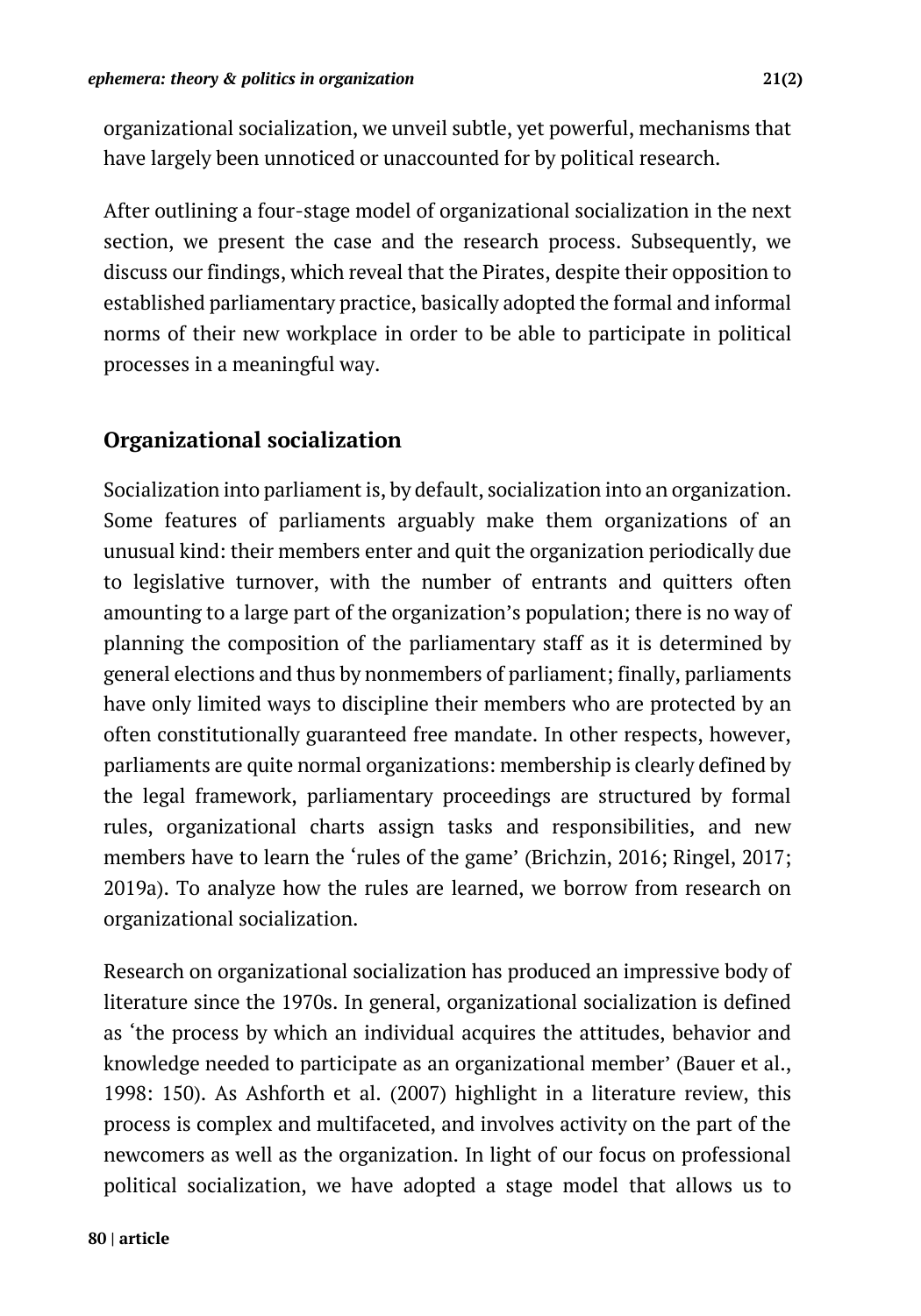analyze step by step the changes individuals experience as they become fulltime politicians. By further combining it with an interpretative approach, we have also been able to trace instances of identity formation and role interpretation (Ashforth and Schinoff, 2016). Although stage models have become classic tools, Ashforth et al. (2007: 9) maintain that they 'continue to provide a useful heuristic for thinking through the challenges that newcomers (and their employers) tend to face'. The four stages of organizational socialization identified in the literature are: the anticipation phase, the encounter phase, the adjustment phase, and the stabilization phase.

The first stage, *anticipation*, 'includes activities through which individuals develop expectations regarding the organization in preparation for entry' (Ashforth et al., 2007: 9; see also Merton, 1957). Although this is likely to be a crucial phase – organizational socialization usually involves as much 'changing from' as 'changing to' (Louis, 1980) – research has yet to harvest its analytical and empirical potentials. This is also the case in legislative research, which has paid little attention to preformative phases when studying processes of socialization in political institutions. Consequently, we might ask: how do previously formed expectations shape the ways in which individuals engage with their new roles as MPs?

The second stage, the *encounter*, has, by contrast, been extensively studied. Experiencing a new organizational ecosystem often causes a 'reality shock' (Hughes, 1958) as discrepancies between expectations and reality become apparent (Louis, 1980). New members of an organization face uncertainty in such an 'anxiety producing situation' (van Maanen and Schein, 1979: 214), sometimes resulting in intense emotional reactions (Weick et al., 2005). Newcomers are, therefore, likely to engage in what is often referred to as sensemaking: when facing ambiguous circumstances, which they cannot explain by applying established frames of reference, individuals try to regain a grasp of what is happening by actively searching for meaning and effectively creating it. This helps them integrate ongoing events into a plausible narrative, form a stable identity, and develop strategies for action (Weick, 1995; Weick et al., 2005).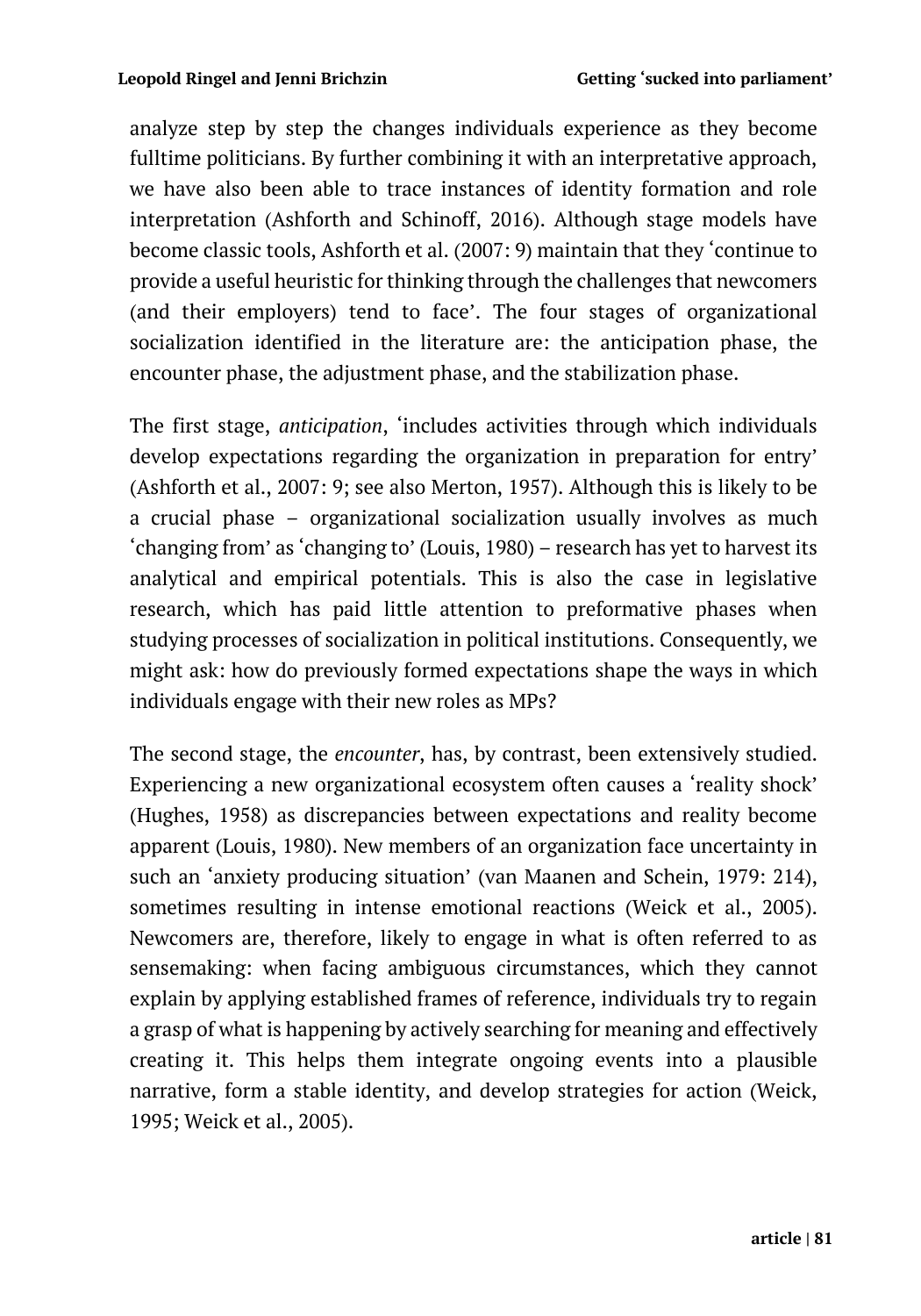Sensemaking involves the ongoing retrospective development of plausible images that rationalize what people are doing. Viewed as a significant process of organizing, sensemaking unfolds as a sequence in which people concerned with identity in the social context of other actors engage ongoing circumstances from which they extract cues and make plausible sense retrospectively, while enacting more or less order into those ongoing circumstances. (Weick et al., 2005: 409)

This quote indicates that sensemaking is usually not a clearly distinguishable and singular event, but an ongoing activity in which action and talk are intertwined in a cyclical relationship. In other words, it is 'about continued redrafting of an emerging story so that it becomes more comprehensive, incorporates more of the observed data, and is more resilient in the face of criticism' (Weick et al., 2005: 415). Furthermore, sensemaking is fundamentally a social activity: actors craft meaning in social interactions to make their cognitive frameworks fit the respective (organizational, cultural, national, etc.) context. 'Fit,' however, does not mean that concepts correspond to an underlying 'objective' reality; sensemaking is not about finding out what *reality really is*, but involves the creation of an intelligible narrative – a working theory – of what is going on.

During the *encounter stage*, newcomers engage with other members of the organization but remain in some sort of probation period, which means that until their abilities, motives, and values have been approved, they do not enjoy full 'inclusionary rights' (Van Maanen and Schein, 1979: 222). Again, there is limited information available in the literature on how individuals cope with the need for sensemaking and establishing trust. We might speculate that this is due to the fact that normative theories of democracy tend to ignore concepts of meaning and processes of meaning-making as empirical phenomena in need of study (cf. Brichzin et al., 2018).

In the course of the *adjustment stage*, new members are integrated into the organization. As a result, they are 'given broad responsibilities and autonomy, entrusted with 'privileged' information, included in informal networks, encouraged to represent the organization, and sought out for advice and counsel by others' (Louis, 1980: 231). Studies reveal different organizational strategies to facilitate the integration of new members, distinguishing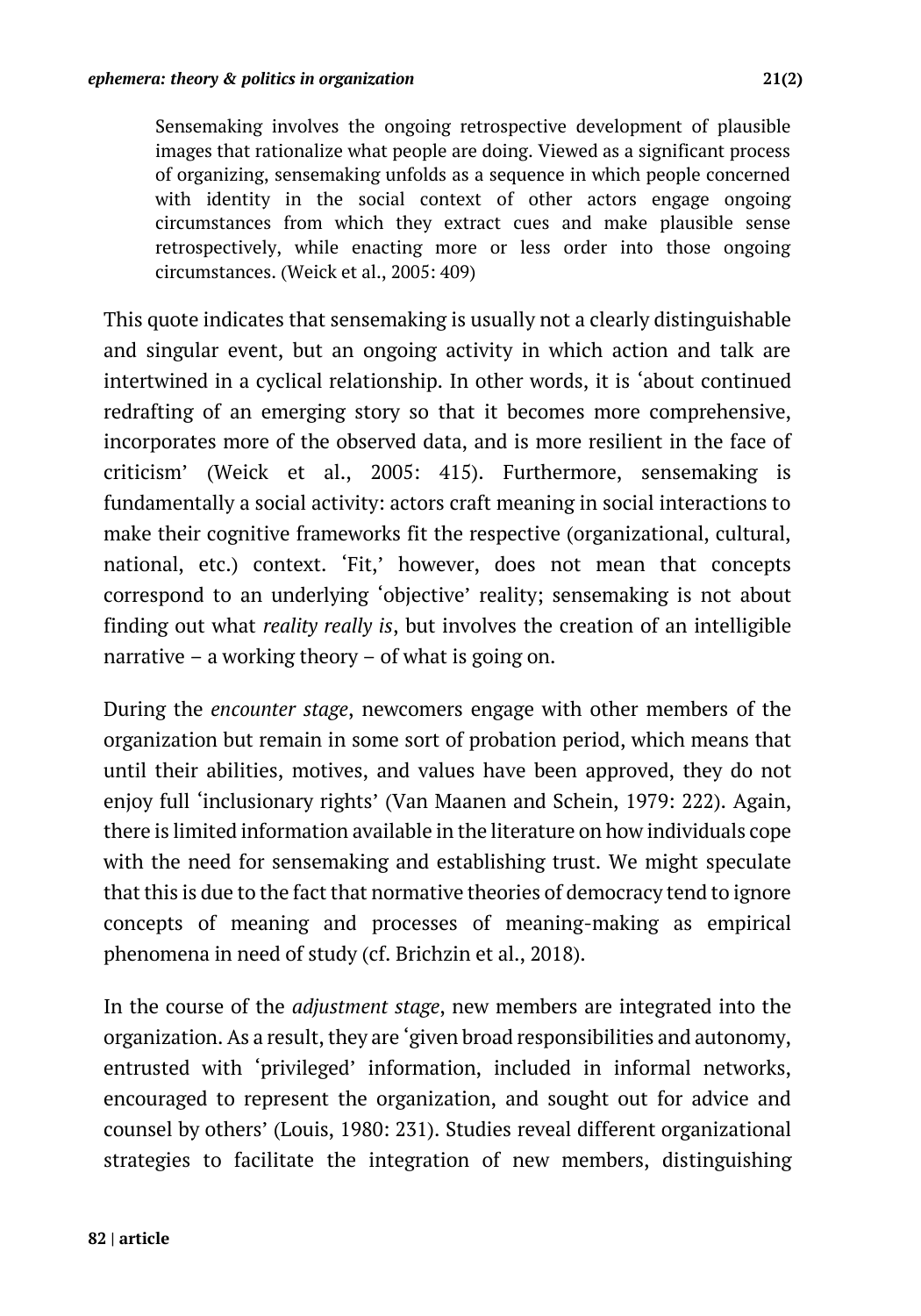collective from individual, formal from informal, and fixed from variable tactics, to name but a few (Ashforth et al., 2007; van Maanen and Schein, 1979). Parliaments are special in this regard because they barely, if at all, institutionalize such techniques to facilitate integration, which leaves the task of adjustment usually to the parliamentary group and the individual MP (Reiser et al., 2011).

The fourth and last stage concerns *stabilization*. For socialization processes to be successful (Porath and Bateman, 2006: 185), the sensemaking that started in the encounter stage must now lead to the formation of a (relatively) stable identity. Likewise, organizational proceedings must have become more or less self-evident to the individual and enshrined in a coherent narrative. Stabilization signifies 'that individuals are bona fide organizational insiders,' and is indicated by 'signals and actions … including promotion, sharing of organizational secrets, lower stress, termination of mentoring, and integration into a group' (Ashforth et al., 2007: 9). In parliament, newcomers seem to reach the stabilization stage when they are fully familiar with parliamentary rules and proceedings, and succeed in forming a self-concept as an MP, that distinguishes them from the electorate (Reiser, 2018).

Research has shown that, as individuals become members of an organization, they go through different stages. Since professional socialization in parliaments is also a matter of organizational socialization, we suggest making use of the stage model presented here to trace how political newcomers are transformed into political insiders.

## **The Pirate Party of Germany: A newcomer to the political system**

We decided to study an extreme case of professional political socialization. By 'extreme,' we mean involving individuals whose beliefs deviate considerably from established parliamentary practice and who have little prior experience in professional politics or of the challenges they will encounter when they become 'insiders.' The case that we chose was that of the *Pirate Party*, a relatively young party founded in Sweden in 2006 and in several Western and non-Western countries thereafter. The rise of the Pirates was preceded by and connected with a variety of new social movements and technological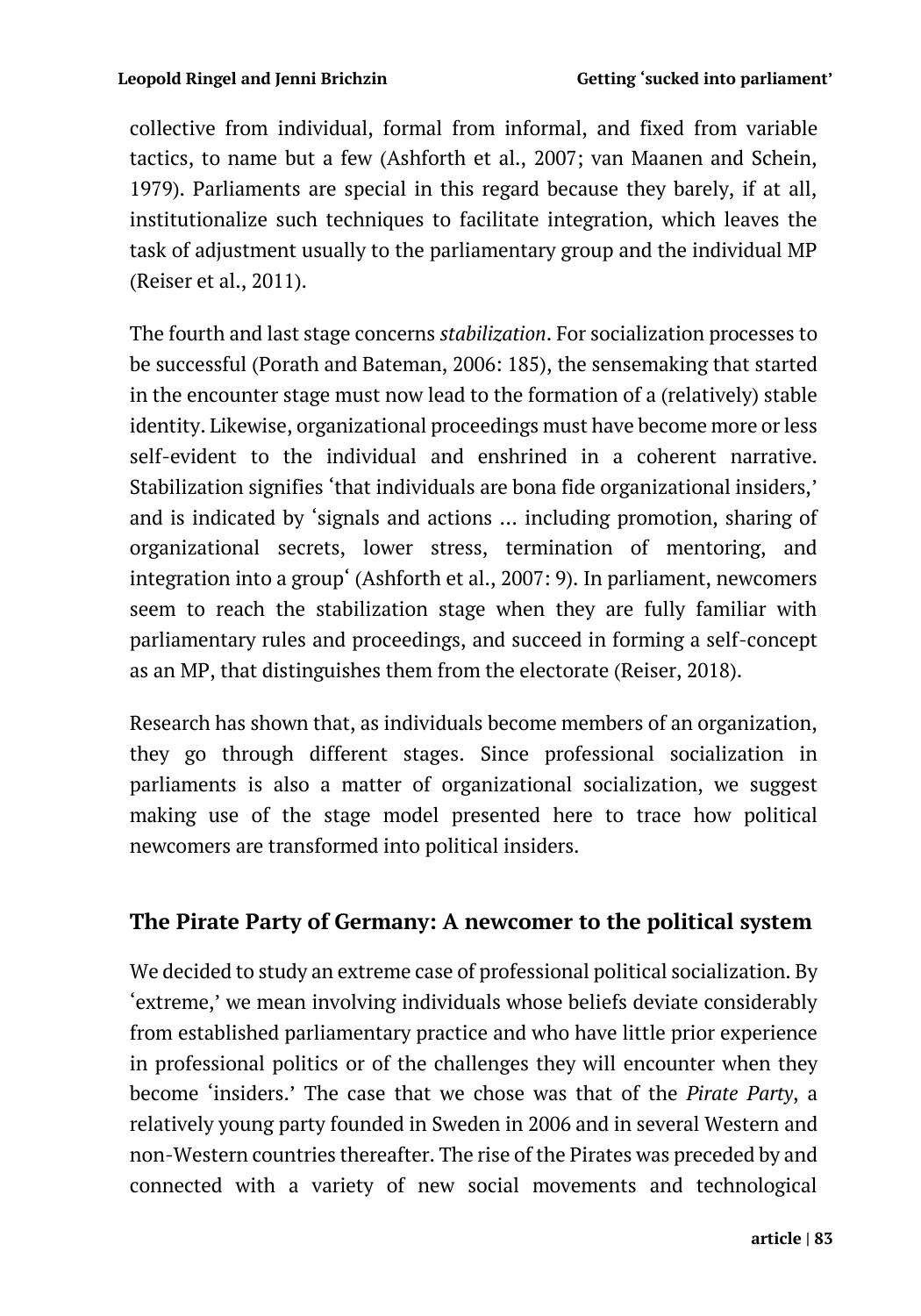advances, particularly the Internet. These new social movements typically emerge outside traditional political arenas, are often hard to locate on the left–right axis, and remain highly skeptical of traditional political institutions such as parliaments, which they believe to be the root cause of many of the problems that we face today (Fredriksson Almqvist, 2016b). The Pirates are passionate believers in the benefits of comprehensive forms of government transparency. They frequently engage in digital activism and are fervent users of social media platforms, which serve as important electronic infrastructures for debates, temporary organizing (planning of events, campaigning etc.), and the implementation of participatory democratic procedures. It will come as no surprise that, as activists, they are very critical of the expansion of copyright legislation targeting the digital sphere, which they see as an impediment to citizens to exercising their freedoms online (Fredriksson Almqvist, 2016a). Consequently, copyright infringement has been the most important issue for the Pirate Party from the very beginning (Fredriksson Almqvist, 2015).

Although the Pirate Parties emerged from an environment that rejects institutionalized politics, they soon sought political representation and participated in elections in a number of countries. In contrast to how the Pirates are often perceived, this strategy indicates that 'the primacy of institutionalized politics is not only a pragmatic choice by the most dedicated party activists but also consistent with the political imagination of their less organized followers' (Fredriksson Almqvist, 2016b: 104). To put it bluntly, the Pirates felt that, in order to change the political system, they first had to adopt some of its conventions by participating in organized forms of electoral competition for representation. But what happens when a party that is not only dedicated to fringe issues (e.g., largely abandoning copyright legislation), but also to organizational procedures that in several ways radically deviate from the political common sense (see below), moves to the core of the political system in the wake of elections?

For a variety of reasons, the *German* Pirate Party is an ideal case through which to address this question. First, by being elected to four state parliaments in 2011/2012, it left the largest mark on the electoral map of all the Pirate Parties. Pirates were elected in Berlin (15 seats), North Rhine-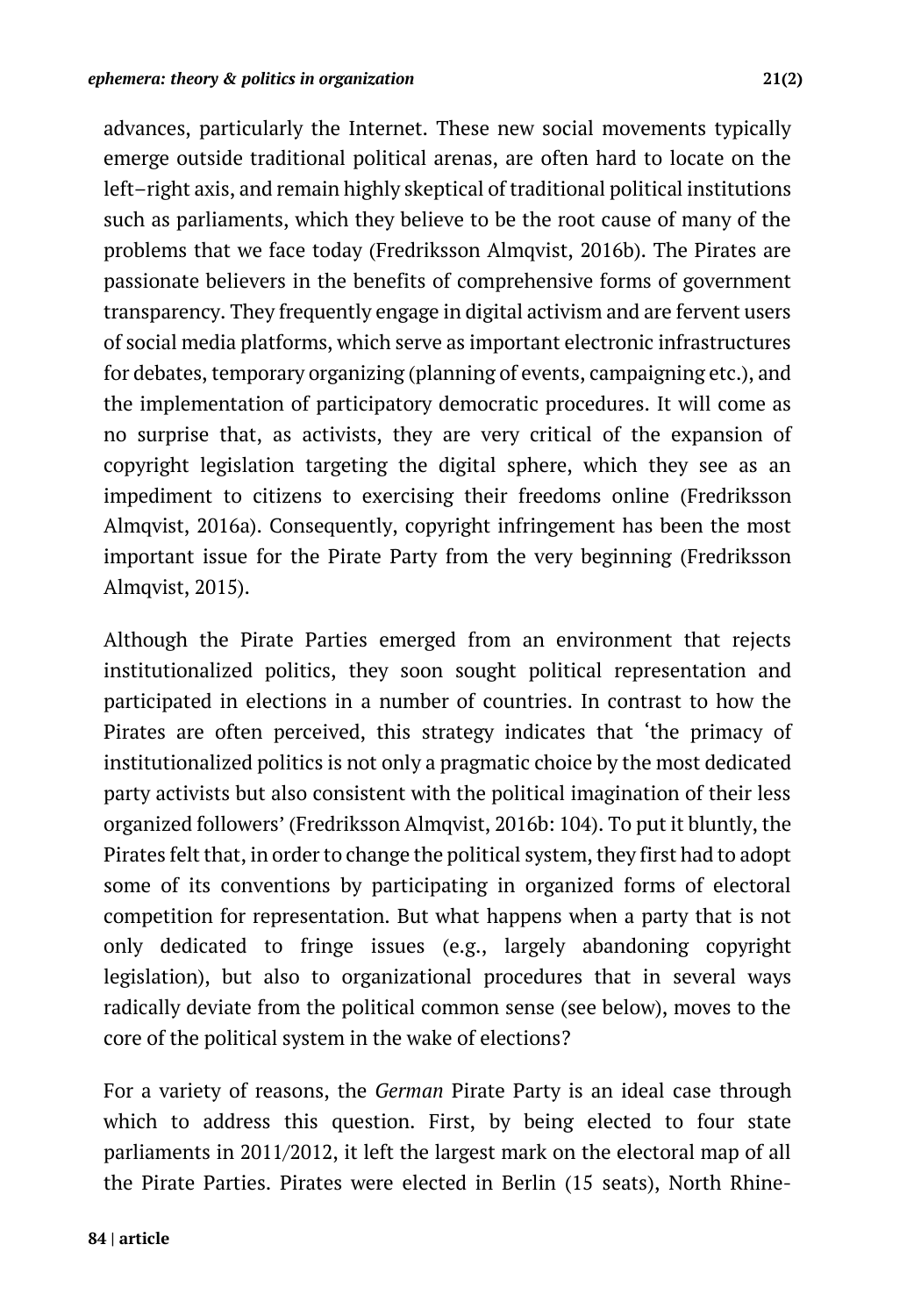Westphalia (20 seats), Saarland (4 seats), and Schleswig-Holstein (6 seats). Compared to other countries, the German Pirate Party has moved closest to the center of political institutions and, as a result, has been exposed to significant pressure. Second, members of the German Pirate Party are openly distrustful of parliaments (Fredriksson Almqvist, 2016b), which is why we might expect tensions between the party base and the elected representatives. Third, with its emphasis on (a) comprehensive transparency and (b) radical participatory democracy, the party promotes procedural norms that deviate from the German political post–World War II consensus, which, in spite of international developments, has proven to be very resilient. Despite occasional endorsements of transparency, German political culture is firmly entrenched in the belief that privacy and secrecy are, at some level, necessary (Eilfort, 2003; Mayntz, 1989; Schöne, 2010). The lack of effective freedom of information legislation is an indicator of the cultural importance and legitimacy of secrecy in German politics. The German political system is built around the idea of representation and offers few opportunities for participation. As earlier studies on the Green Party and their experiments with grassroots politics and participatory models of decision-making suggest, anyone who tries to implement such measures in the German political system faces severe challenges (Poguntke, 1993).

Of the four German states in which the Pirates gained parliamentary representation, NRW seemed to be the most promising. Receiving 7.8% in the snap election in May 2012 at the height of the party's national popularity (public polling had them at over 10%), the state Pirate Party was eligible to form a parliamentary group with its 20 newly elected representatives attracting a high degree of media attention. In contrast to Berlin, the Pirates in NRW moved from the margins to the center of the political system within a relatively short time and, due to its being a snap election, they had little time to prepare. The first author studied the parliamentary group between 2013 and 2016, focusing on how members tried to put their organizational ideals of transparency and participatory models of democracy into practice. The findings have already been published elsewhere (Albu and Ringel, 2018; Ringel, 2017; 2019a; see also Ringel, 2019b for a detailed account of the research process and data collection). For the purposes of this article, we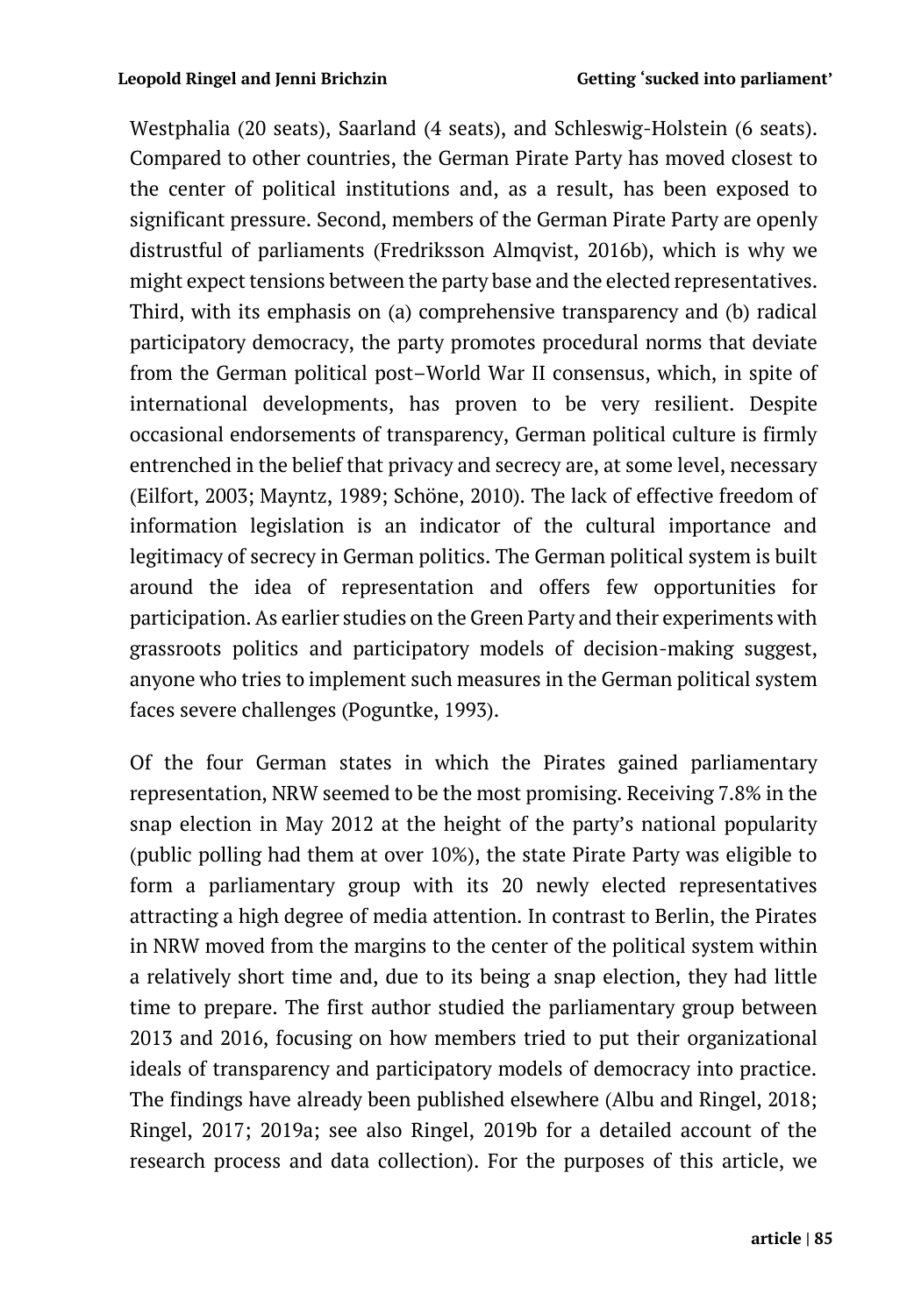revisited the dataset to focus specifically on organizational socialization, a theme previous publications had not explored. The article draws data from a variety of sources, such as narrative interviews, video streams, blog posts, twitter feeds, and newspaper articles, analyzed according to the grounded theory methodology (Glaser and Strauss, 1971). We specifically examined narratives and mechanisms of attuning the newly elected MPs to the ways of the state parliament. We further investigated processes of identity formation and the struggles involved with them, starting from the period before the election, moving then to the moment of encountering the full force of the state parliament, and the specific type of adjustment that took place in the months following the election.

## **Professional political socialization in parliament**

Having analyzed the data according to the stage model of organizational socialization, we present our findings in steps. First, we show how the Pirates' core beliefs (4.1.) clashed with those held by established actors in the state parliament. As a result, the newly elected MPs had to engage in sensemaking to create a meaningful interpretation of their new situation and to acquire a stable identity (4.2.). In the months after the election, they eventually adjusted to the established ways of the state parliament even though there were no rules or authorities forcing them to do so (4.3.). In effect, they were able to become – to some extent – normal members of the state parliament, thus enjoying some of the privileges of 'insiders' (4.4.).

#### *Anticipation: 'Renewing the operating system'*

The informants had strong expectations before entering the state parliament, which were only loosely grounded in actual political experience, given that the party had previously resided on the margins of the political system. As already mentioned, the Pirate Party not only stands for digital activism and related issues such as rolling back copyright legislation, it also embraces a core set of procedural and organizational ideals. There is reason to believe that it was also these ideals that made the party appealing to the electorate. Calling for 'the operating system to be renewed' (*Das Betriebssystem erneuern*, Appelius and Fuhrer, 2012), the Pirates wanted to make political decision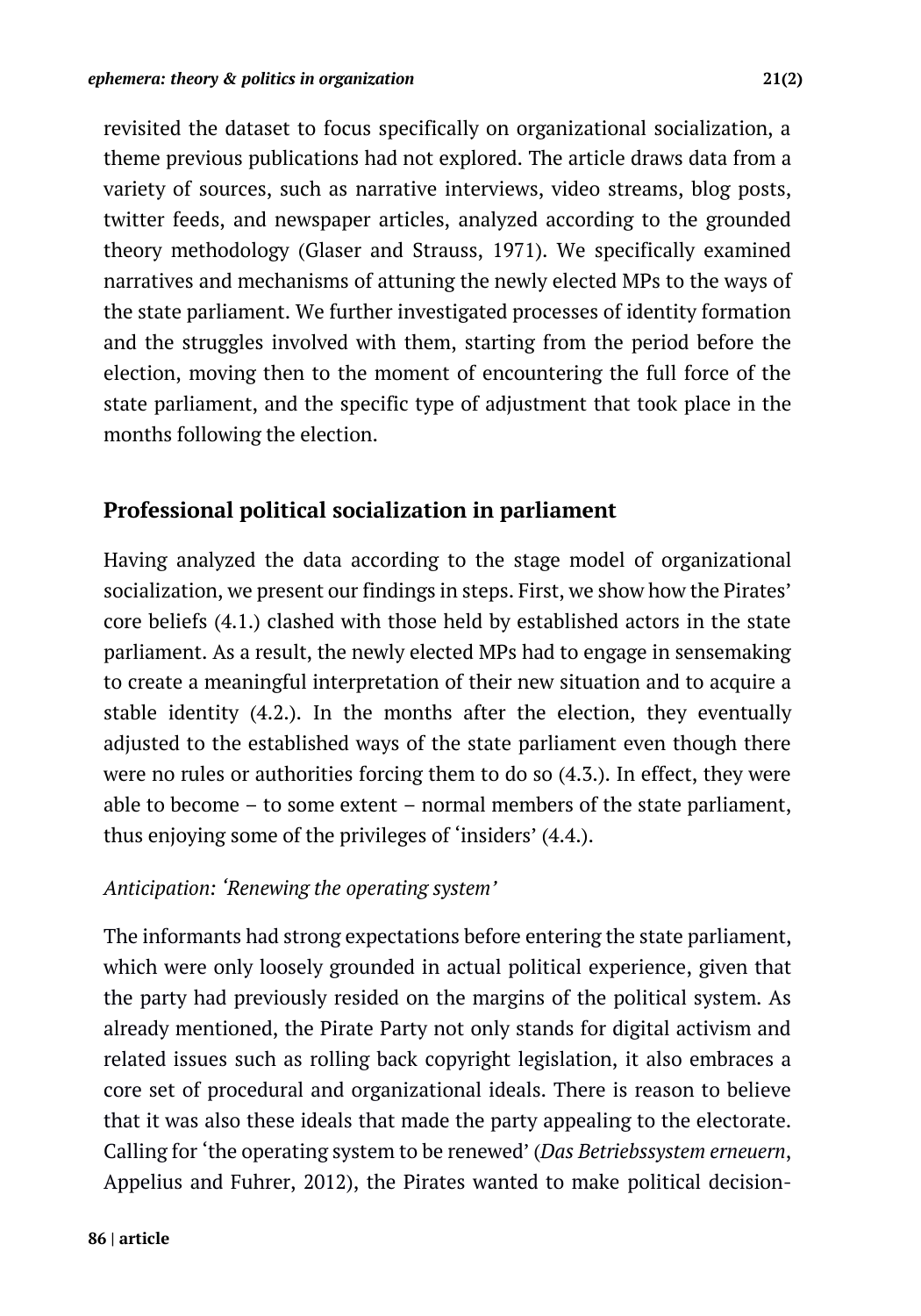making processes more inclusive, thus reducing the discretion of 'political elites,' to create flat hierarchies, and to render government and public organizations transparent, as expressed in utopian visions of a 'state made out of glass' (*gläserner Staat*). All of these these themes loomed large in the interviews.

*Participation* was deemed essential by our informants. For some of them, it was the main reason why they joined the party in the first place:

This is not a party in which you just tick the right box every couple of years in the voting booth. It's about being involved in organizing so that everybody can meet up, engage, participate at the local level. (Interview I)

Mirroring this sentiment, Informant O was intrigued by the possibility of 'becoming a member of the party and participating right away, organizationally and politically.' Clearly, what made the Pirate Party appealing was its ability to provide low-threshold opportunities for political engagement and its rejection of entrusting expert delegates with the task of discussing and determining policy positions at their own discretion. This is reportedly what some of the MPs had experienced as members of other parties.

I was a member of [Party X] and soon began to realize that, even though I liked their policies, I wasn't comfortable with the way they were organized. … The Pirates allowed me to voice my opinion right away, without restriction. That was a lot tougher in [Party X] where you have to climb up the ladder slowly, and only after a long trial period can you participate in decision-making. (Interview I)

While it takes a long time and a high level of engagement before members of traditional parties are granted access to decision-making, the Pirate Party welcomes its members to participate immediately as it is convinced that deliberative processes benefit from unleashing the 'swarm intelligence' of the many (Piratenpartei Deutschland Wiki, 2012). Accordingly, democratic politics are to be taken out of the hands of the elites and given to the people, who should have equal opportunities in determining their own lives.

Closely related to participatory forms of organizing decision-making processes is the ideal of *flat hierarchies*. The Pirate Party is deeply skeptical of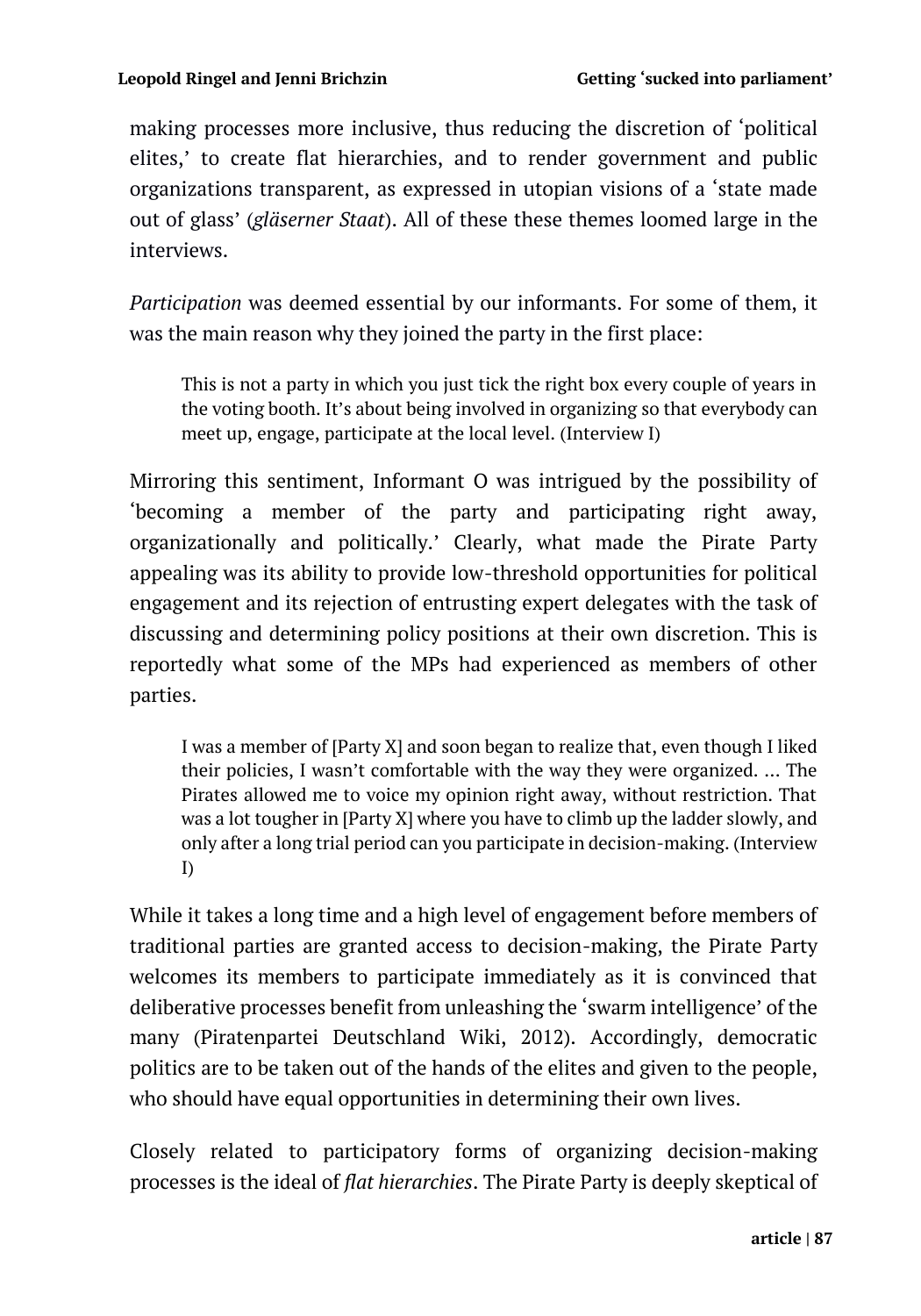formal authority because its members are convinced that, as one informant put it, 'we all are the party base' (Informant A). Another informant emphasized: 'This critical view of hierarchies and power, the exercise of power, is what characterizes us' (Interview L). This again is part of the reason why some MPs decided to join the party: 'What I found especially appealing was this system of very flat hierarchies, which allows everyone to come in and take part equally. That's what made me curious' (Interview K).

Even though the Green Party had already experimented with both flat hierarchies and participatory decision-making in the 1980s, the Pirate Party's quest for *transparency* was truly novel and subsequently became the cornerstone of its organizational identity, at least in Germany (see the discourse analysis by Hönigsberger and Osterberg, 2012). Once again, embracing this mode of organizational governance appealed to the informants when they decided to join the party, as the following quote illustrates: 'What I really appreciated was that they posted their protocols on the Internet right after the meetings. No other party did that. So, I decided to go to one of their meetings' (Interview O). Another informant emphasized that what united the members of the party was the firm belief that 'everything has to be transparent' (Interview A).

When running for office in 2012, the informants practiced openness in accordance with the party's ideals and did not restrict the stream of information from the inside outward: videos of party conferences were made available online, meetings and mailing lists were open to everybody, candidates used social media and interviews they gave to journalists to speak their minds freely, and the party finances and expenditures were published regularly. Facing very little opposition from the other parties, being hyped by the media, and gaining an astonishing 20 seats in the state parliament, the Pirates saw their political vision confirmed. Naturally, they expected to be able to continue in this fashion and to change the ways of parliamentary politics for good: 'There can be no conversations behind closed doors, all meetings must be public: board meetings, everything has to be streamed simultaneously' (Interview A). Another representative affirmed this sentiment publicly: 'Next stop: state parliament! Working hard to achieve the impossible: establishing our political ideals in parliament!' (Marsching, 2012).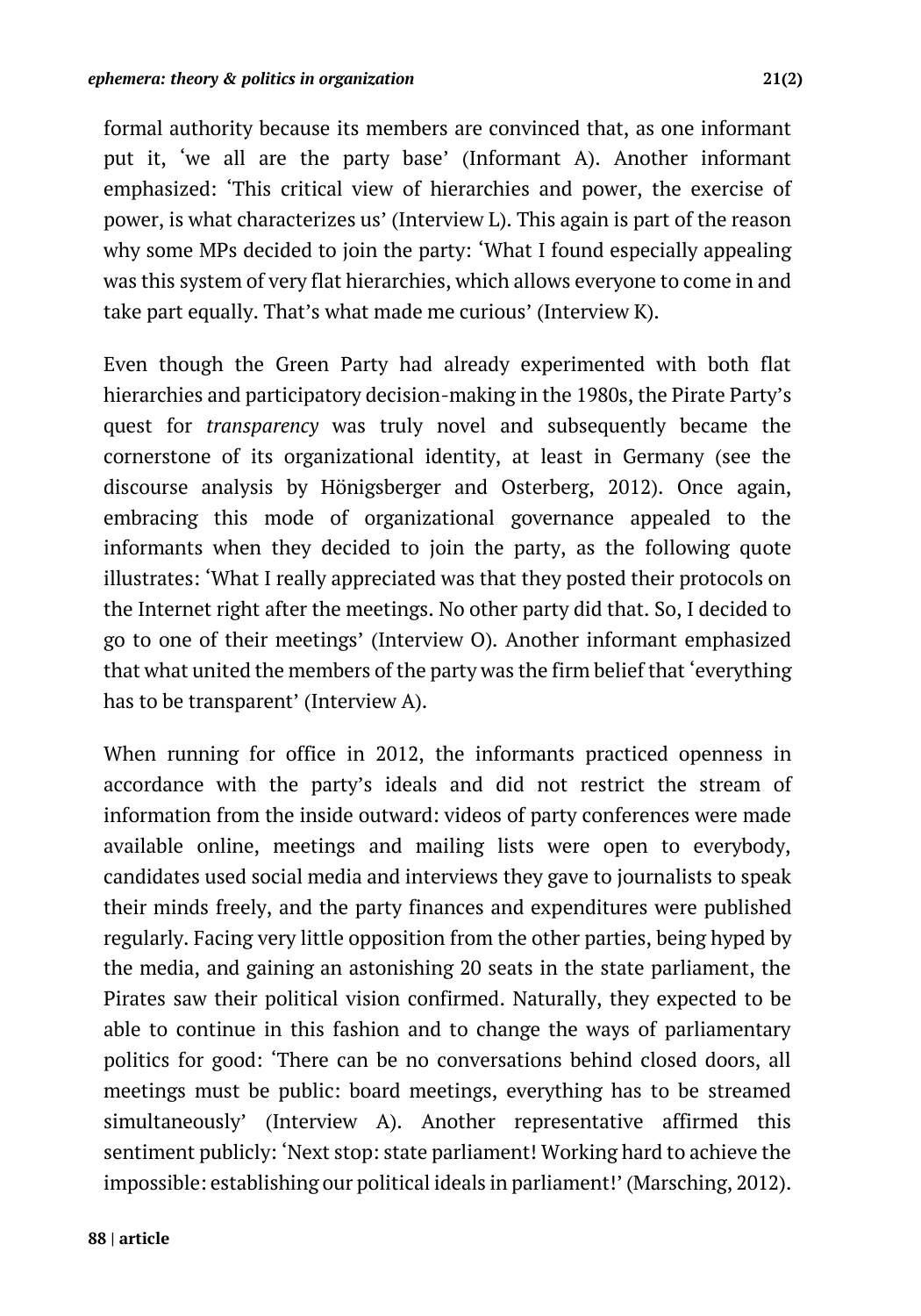#### *Encounter: 'Reality shock'*

Whether it concerns inclusive forms of decision-making, flat hierarchies, or transparency, the established practice in German parliaments (at national as well as state level) clearly deviates from the Pirates' imaginings. Elected politicians tend to develop an 'esprit de corps' across party lines (Mayntz, 1989) as they consider themselves the experts best equipped to make decisions, which implies rejecting the inclusion of citizens. Even though parliamentary groups (and parliaments for that matter) are formally prohibited from disciplining individual representatives, studies point to a rich variety of informal mechanisms to establish and enforce de-facto hierarchies (Eilfort, 2003); and, while all parties invoke the importance of transparency in public statements, they nevertheless frequently engage in backroom negotiations (Depenheuer, 2001).

How did the informants react to their new work environment? Instead of acting as bold agents of change, there are many indications that they felt rather overwhelmed and, especially during the first couple of weeks, seemed to have experienced a severe 'reality shock' (Interview L):

None of us had a real idea of what was going to happen. I didn't, and the others, they didn't either, even if some of them said something different. No, we didn't know what was coming our way. (Interview C)

On the one hand, the informants faced challenges *within* the parliament: Above all, building a parliamentary group and navigating the formal and informal structures of the parliament proved to be a complicated and timeconsuming task. On the other, they had to deal with unforeseen reactions from *outside* the parliament: public perception in particular, which seemed to have changed dramatically:

Before the election, people had a positive view of [us being chaotic], so we had a bit of a sympathy bonus. They said we are fresh and new and everything. (Interview D)

This 'sympathy bonus' however, faded quickly and the parliamentary group faced a dissatisfied party base. One of the MPs complained in a blogpost that the party base seems to be under the impression that 'nothing more would be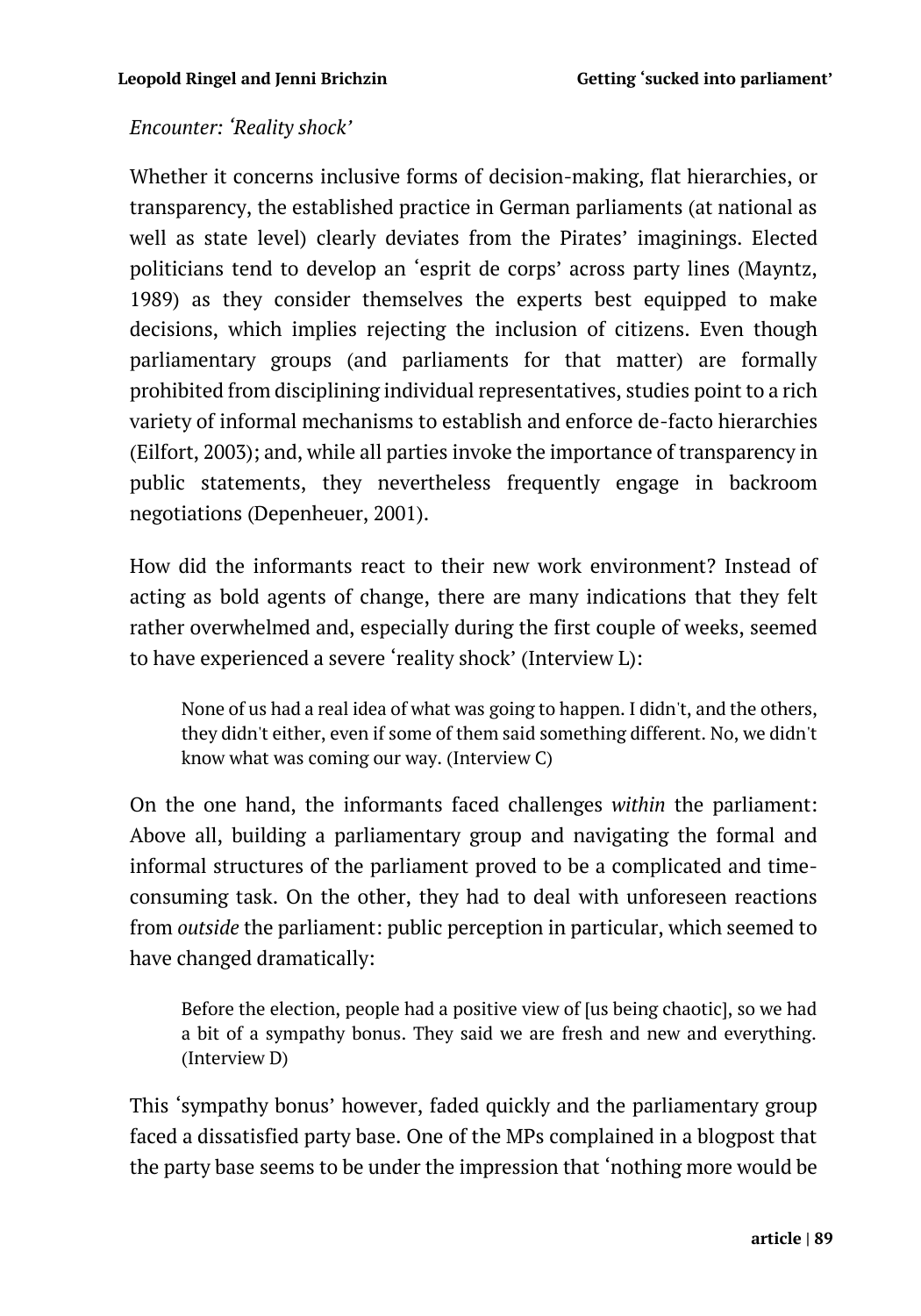heard of us, as if we had vanished into orbit like a satellite' (Brand, 2012). As for media coverage, journalists stopped reporting favorably and started to badmouth the parliamentary group. From leaving a stack of empty pizza boxes in the parliament cafeteria to poor handling of infighting, the Pirates became the subject of critical scrutiny (Ringel, 2019b). What surprised the MPs most was that they were suddenly criticized for the kinds of behavior they had generally been praised for before the election, such as the candor with which they publicized internal conflicts. As a result, the MPs were deeply confused, a state of mind typically associated with 'disjunctive socialization' (Van Maanen and Schein, 1979: 32) – situations of discontinuity between the 'old' and the 'new.' Much of the confusion seems to have been connected with the party's three maxims of organizational governance – participatory decisionmaking, flat hierarchies, and transparency – which we will now discuss in more detail.

*Participatory decision-making.* Creating procedures what would enable the party base to participate in decision-making proved more difficult than anticipated. On the one hand, the MPs discovered that, as one informant put it, 'when you ask the party base, you often don't get an answer' (Interview L). On the other hand, if the party base did provide 'an answer,' it often turned out to be inadequately prepared, especially when the issues were complex: 'If you work [in a non-political profession] you have only a limited amount of time that you can dedicate to political issues, which is why your knowledge will be rather shallow' (Interview K). Some informants felt that the software solutions that the party had developed to be more inclusive (for example, a digital tool called Liquid Feedback) were liable to acts of sabotage, which should be taken into consideration when seeking the input of the party base:

I can make an online survey and within two or three hours I get thirty respondents. Considering that we have six thousand members in North Rhine-Westphalia alone, this makes barely one half per mill of all of us. No, that doesn't work. (Interview H)

Evidently, the MPs struggled to follow their initial intention of granting the party base immediate and unlimited access to policymaking.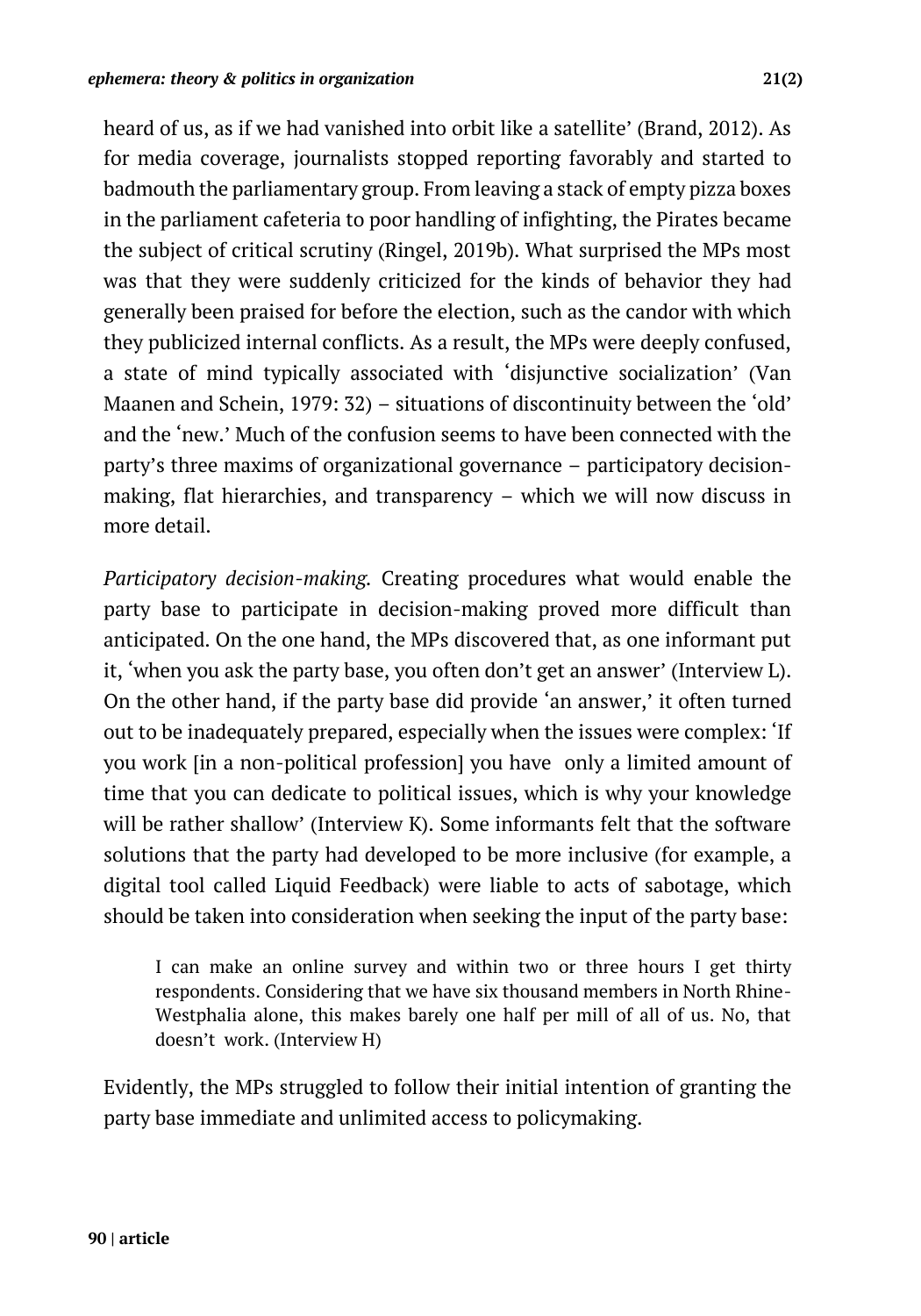*Flat hierarchies*. The Pirates rejected any mechanism to reprimand or discipline party members regardless of their supposed transgressions. Two early scandals that rocked the parliamentary group of NRW stand out in terms both of public reactions to them and of the internal turmoil they created (see Ringel, 2017 for a detailed account). The first scandal was caused by an MP who became the target of intense media scrutiny after sending two tweets. In the first, she mentioned that she had taken an HIV test after unprotected intercourse; in the second, two months later, she complained about long and tedious plenary sessions. The media overreported on both tweets, seeing them as clear evidence that the Pirate Party was in a veritable crisis; even her colleagues expressed frustration over her actions. An MP went so far as to ponder in public whether the parliamentary group should continue to exist; she worried that, while chaos was growing, the group seemed to be unable to act professionally (Brand 2012). The second scandal also revolved around a tweet. In it, another MP made a controversial statement about Israel, accusing its government of waging wars. In the wake of these (and related) events, the MPs struggled to maintain their favorable view of flat hierarchies.

*Transparency*. A core belief held by many Pirates is that political institutions should be less secretive, which is why they made the commitment that, once elected, they would operate with a kind of transparency that was unrestricted and comprehensive. During their first weeks in office, however, the informants realized that implementing transparency in a work environment such as the state parliament is much more complicated than they had anticipated. For instance, they struggled with requests by their political rivals to have private conversations:

Well, there's no other way. I can't force this on others. I can tell them I want to record it. Then they can decide, do they want that or not. If they say no, then the conversation simply does not take place. (Interview M)

Disrespecting other peoples' need for privacy, the MPs learned, comes at the cost of privileged access to interparty meetings, which are sites of informal information exchange and deliberation. Another drawback, from the informants' point of view, was that the party base simply could not handle the amount of raw information thrown at them as a result of unfiltered transparency. One of the MPs explained: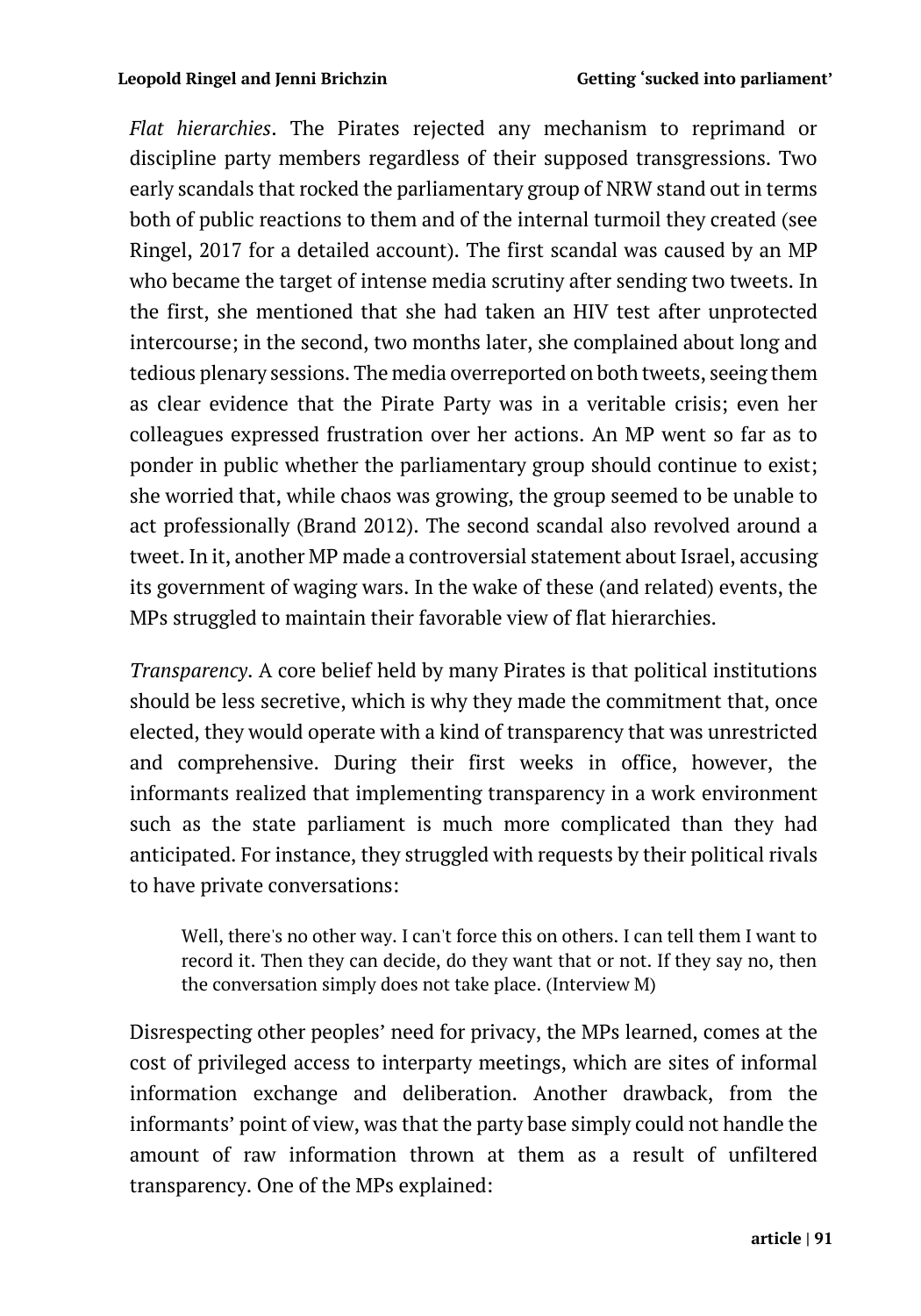That's the downside of transparency. If you make everything transparent, then you really have a lot of raw data which you have to somehow process. That's just how it is, unfortunately. (Interview I)

#### *Adjustment: 'Sucked into parliament'*

Following their initial surprise and feelings of uncertainty, the informants tried to adjust to their new work environment so as to regain a sense of belonging. Van Maanen and Schein (1979) distinguish three individual responses to organizational efforts to get newcomers to adjust: custodianship, content innovation, and role innovation. New organizational members who engage in *custodianship* accept the status quo and basically try to learn the formal and informal rules of the game. Those who practice *content innovation* make 'substantive improvements or changes in the knowledge base or strategic practices of a particular role' (*ibid*.: 228). Lastly, when newcomers strive for*role innovation*, they reject 'most of the norms governing the conduct and performance of a particular role' (*ibid*.: 229) and seek to redefine it. The Pirates' initial goal clearly was to redefine what it meant to be an MP and how parliamentary business should be conducted. However, after a short period of confusion the MPs arrived at an interpretation of their role that more closely resembled a mix of custodianship and content innovation, even though there was no formal authority mandating and organizing the process of adjustment. There are many indications that this process of adjustment was mainly facilitated by daily interactions between the Pirates and a variety of other actors, who might be referred to as socialization agents. As a result, the informants were able to craft a coherent narrative and a new identity, which was a blend of the Pirate Party's organizational ideals and the traditional norms and practices of the state parliament.

It seems as if the informants abandoned the ideal of 'renewing the operating system' because the state parliament appeared as something objective to them, an external force of sorts. An informant describes a feeling of being 'sucked into parliament' (Interview H), a sentiment mirrored by the frequent use of such expressions as 'we must,' 'we had to,' 'of course we need to,' 'it was necessary,' and so forth in other interviews. See for instance the following quote: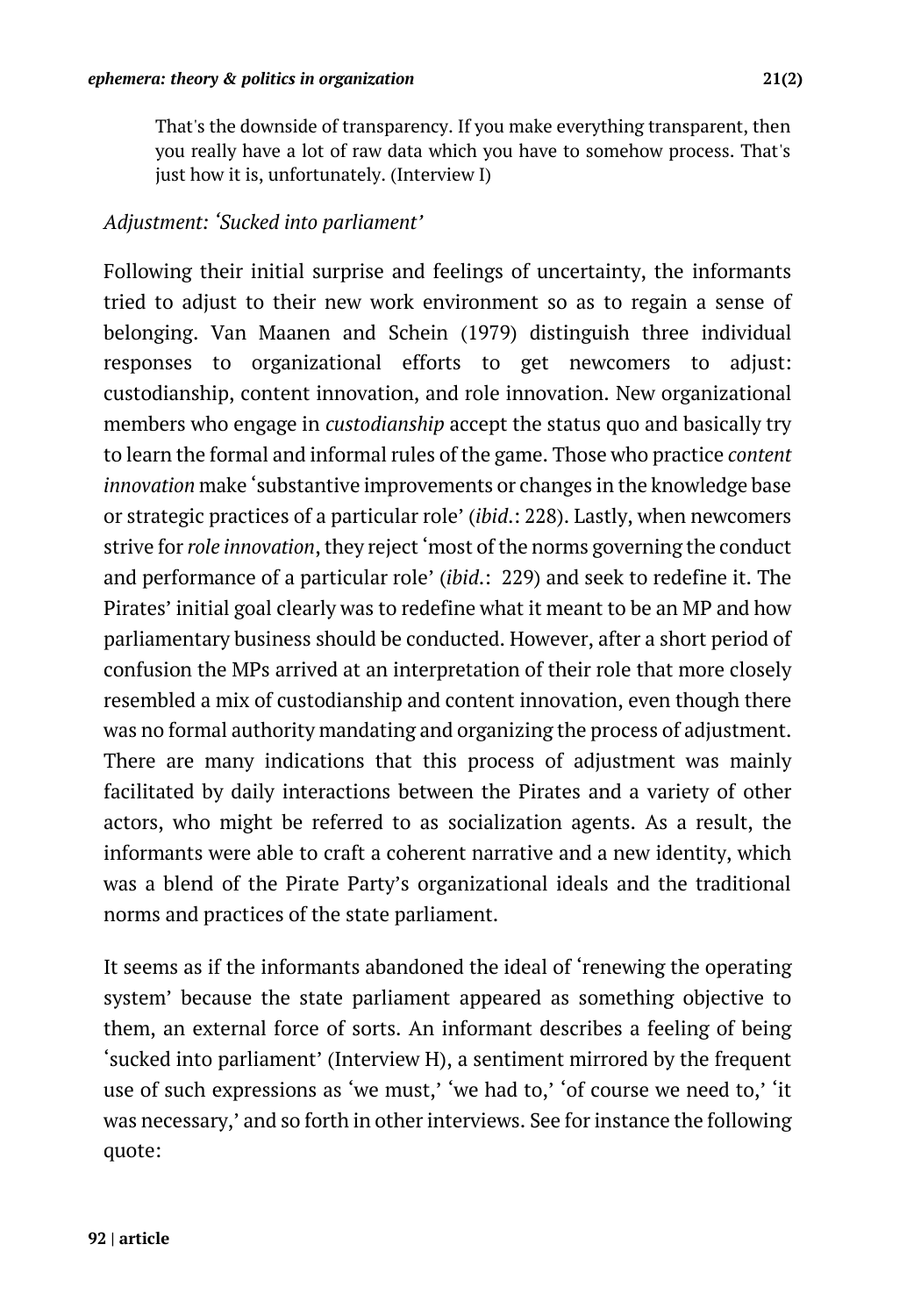And, we really *had to* set up the faction from scratch. We *had to* write a statute, we *had to* develop rules of procedure, all these formalities. And then we *had* to think about the practical stuff, too. We *have to* hire staff – at first, we were no more than twenty people, only the twenty MPs, nobody else. But a parliamentary group consists not only of representatives, we *need* people who occupy the offices, who take care of the correspondence, we *need* people who work with us professionally, assistants – yes, everything *had to be* set up from scratch. (Interview I, emphasis added)

The taken-for-grantedness ascribed to the formal and informal rules of the state parliament is captured most vividly in a quote by an MP who argues that they 'had to learn the how-to's of the state parliament' (Interview A). The expression 'how-to' is illuminating as it suggests that parliamentary traditions – the current 'operating system' – are self-evident sets of rules bearing a resemblance to technical manuals.

As they, of course, lacked any real technical manuals detailing the 'how-to's of the state parliament,' the Pirates realized that they had a problem: unlike the other parties, they had neither experienced colleagues or staff to help them get adjusted and learn the 'rules of the game'.

Don't forget: in every other company, if you are new, there's someone who takes this newcomer by the hand and shows them the ropes. That's how it usually is. Touring the office: here's the toilet, and here's the coffee machine, and here's the phone if you need to make a call. It's like that in every other company. We didn't have that. (Interview F)

Deprived of existing structures on which they could build directly, the Pirates sought external assistance: first, from other MPs, with whom they had more and more informal meetings and, second, from the administrative staff of the state parliament, who they thought were tremendously important, especially at the beginning:

We've been in touch with the parliamentary administration on a regular basis [...]. We had different heads of department coming to caucus meetings – which took place, as I already told you, every day at that time. And they introduced us to certain procedures. (Interview K)

When hiring aides, the MPs defined many of the tasks as not being of a political nature, which is why they favored candidates with a professional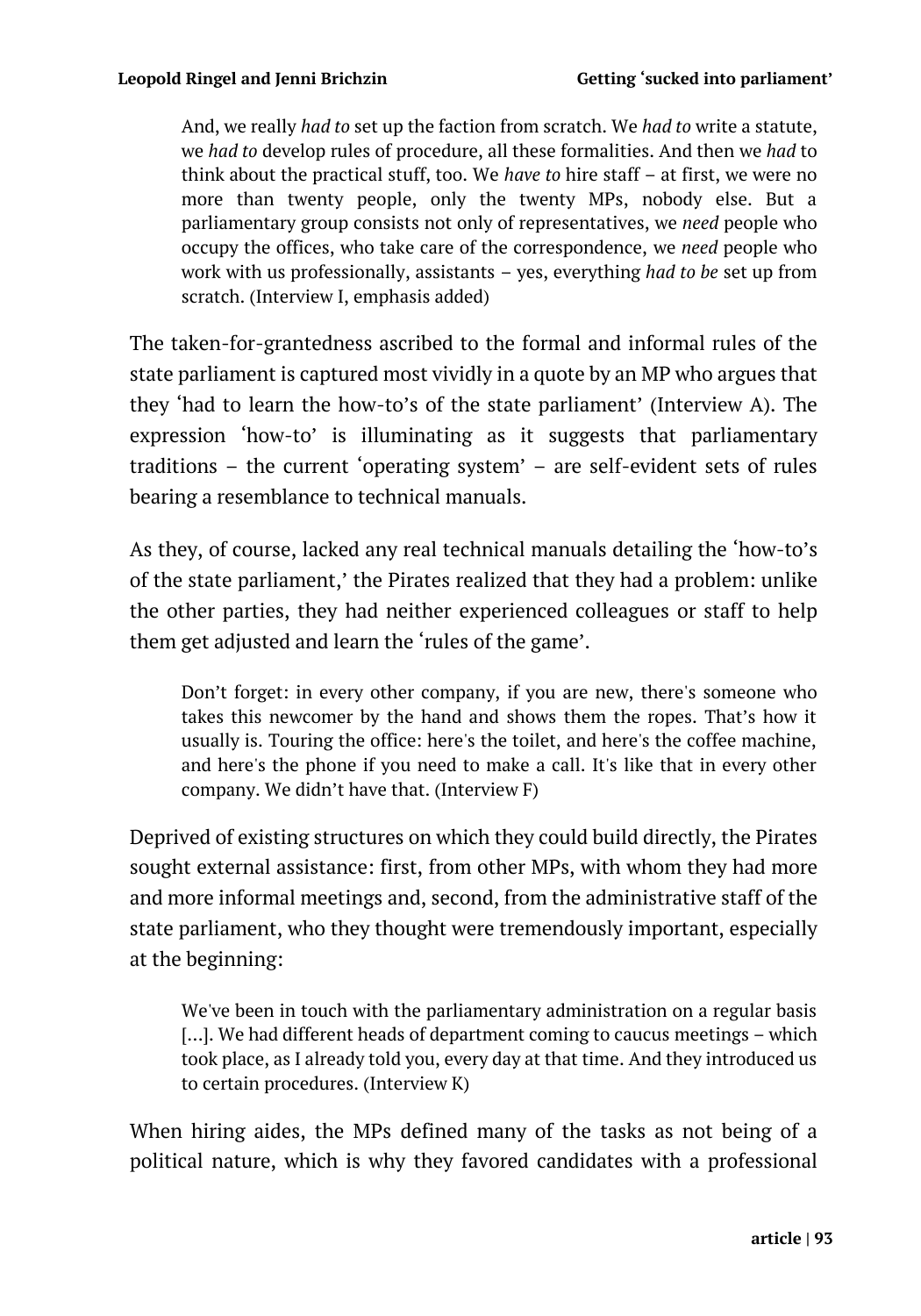background and who, preferably, had already been working in parliament. Such candidates, the informants felt, had the advantage of being unbiased: 'I'm happy that we had people who did not try to push us in a certain direction, but who simply showed us how things are done around here' (Interview A). Thus, it did not matter whether aides were party members; several informants mention that, for all they cared, aides could 'even be members of another party' (Interview M). In spite of many disagreements within the parliamentary group, the MPs generally agreed with this hiring practice, even Informant D, who was critical of his colleagues' efforts to normalize relations with other parties in the state parliament: 'We hired a handful of people with prior experience in parliament who could show us how things are done' (Interview D).

Because they experienced the established parliamentary traditions and norms as an objective reality to which they had no other choice but to adapt, the MPs exposed themselves to socialization agents of various kinds and subsequently revised their understanding of participatory decision-making, flat hierarchies, and transparency. The following quote indicates that this process entailed intense discussions and sensemaking:

Suddenly, we got together almost every day for hours in a room and were supposed to be a team. Of course, we were at odds at first because people have different agendas. The dynamics were fierce. And at the same time, we had to become acquainted with the ins and outs of this place and self-organize. (Interview A)

In this process the MPs came to embrace a more modest model of *participatory decision-making*, acknowledging both its merits and limitations:

The thing you have to keep in mind is that we are 20, or now 19, MPs. We are professionals. We are highly specialized and everyone focuses only on a handful of topics with additional resources at our disposal: staff, parliamentary group staff, personal aides. At the same time, if you consider the party base's participation, uh, that is, people outside the state parliament, so to speak, hobby politicians – they do this on a voluntary basis and in their spare time, while they already have a job that keeps them busy 40 or even 50 hours per week. They want to be taken along too. (Interview L)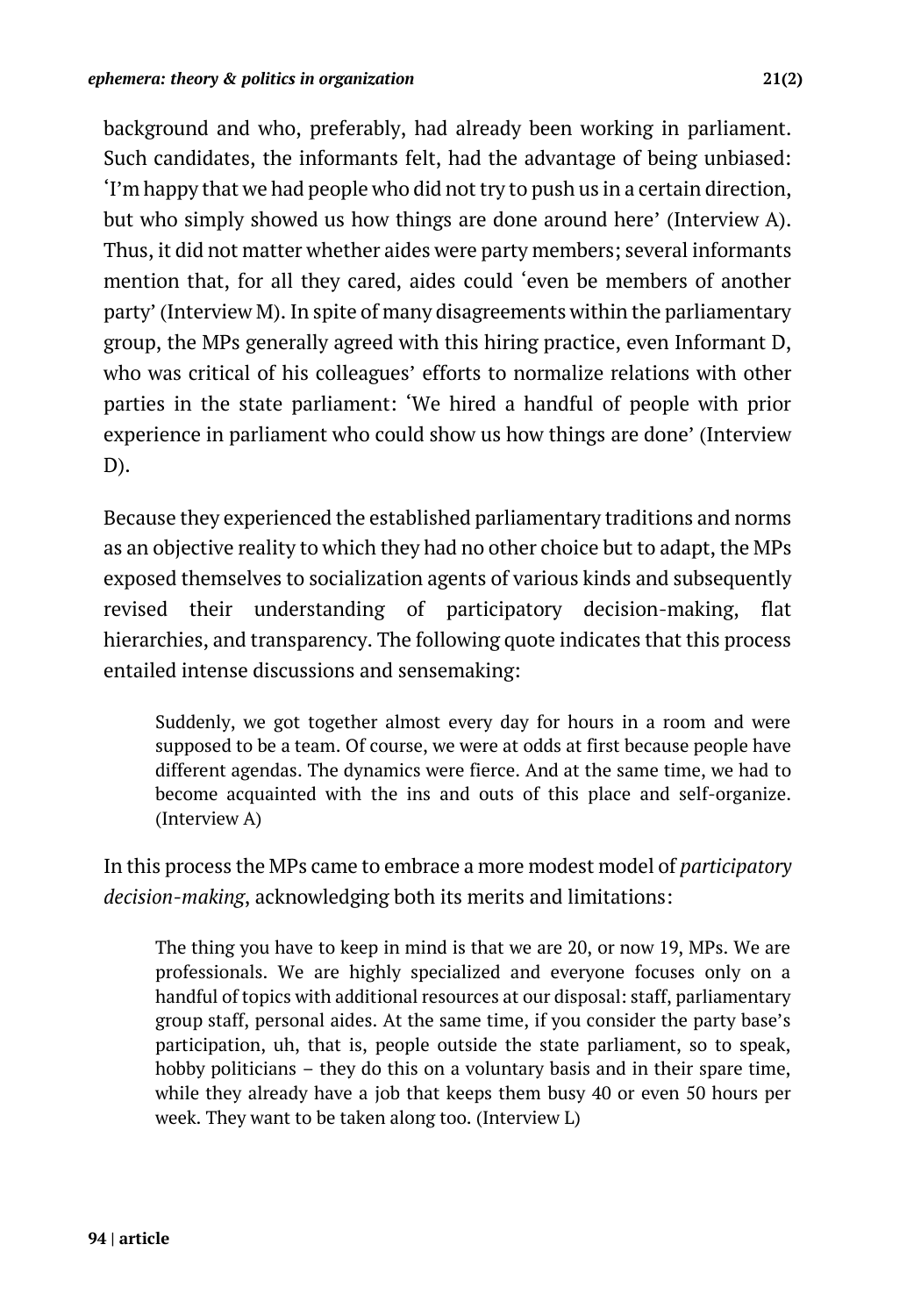The quote illustrates a profound change in how the MPs defined themselves in relation to the party base: while they had become *professionals*, in possession of the in-depth knowledge required to participate in policymaking, the party base consisted mainly of 'hobby politicians' or *amateurs*. As professionals, they were able to acquire a kind of expertise for which amateurs had neither the time nor the resources, which is why, in the words of Informant L, the party base was suddenly in need of being 'taken along.' As the MPs saw it, the increasing distance between the parliamentary group and the party base was not necessarily a problem but a by-product of professionalization. The MPs had no doubt that the input of the party base could still be of high value, but ultimately they had to decide which suggestions were reasonable.

Thus, the gap between them and the party base was widening, but, by the same token, the MPs seemed to be moving closer to their political opponents in the state parliaments. Some informants even began to trust them: 'You have to trust people, right? Because you can't take care of everything yourself' (Interview C). A good example of what this meant in practice was the preparation of the so-called 'bee proposal,' which mandated the regulation of monocultures for the preservation of bees. The proposal was put forward by the Pirates and subsequently passed by the state parliament in February 2013 (more than half a year into the term). A group of Pirate MPs and their aides worked on the proposal on their own, as their colleagues trusted them and did not feel the need to intervene or to mandate their own opinions. This suggests that the MPs had grown accustomed to following each other's recommendations to some extent. Expertise and knowledge were now an important part of their shared identity.

Even though the MPs remained critical of *hierarchies*, they had become more accepting of rudimentary disciplinary measures following their negative experiences with public scandals in the encounter stage. Take the 'bee proposal' again: during informal negotiations with the Green Party whose support the Pirates were seeking, a Pirate MP send out a a press release criticizing the Green Party, which the Greens felt was highly inappropriate. According to an informant, the Pirate MPs who were involved in the negotiations successfully pressured their renegade colleague to take the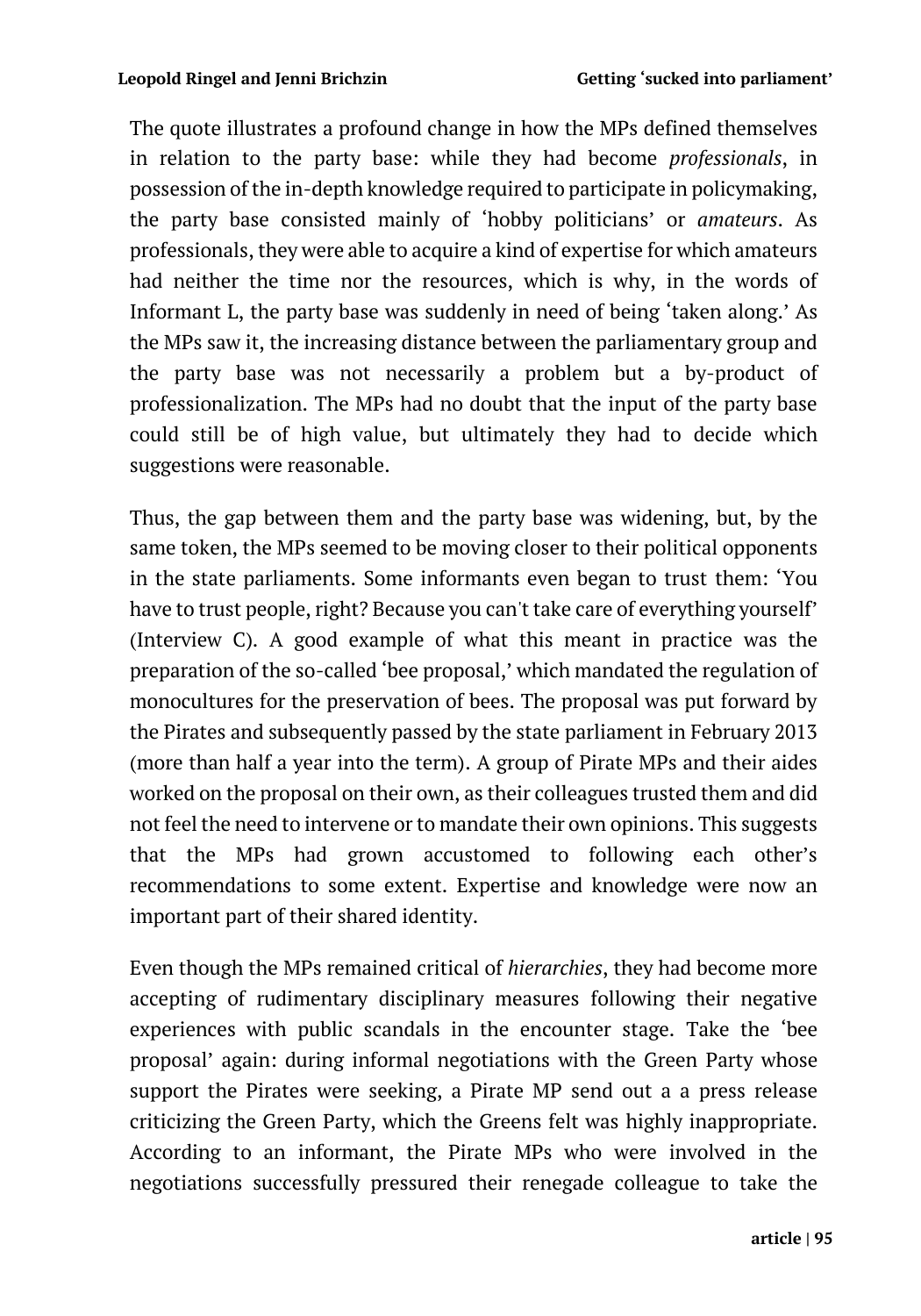statement off the website. These types of interventions seemed to occur more frequently after the first couple of months:

It is interesting to see that at first nobody said anything, and now there is a group that exerts pressure. Something has changed, for instance when people are constantly late. Now it's possible to say: that's enough! That wouldn't have been possible only three months ago. (Interview C)

Even though the Pirates Party opposes the exertion of pressure because its members believe that everyone should be allowed to speak their mind freely no matter what the consequences, the informant was evidently arguing that there are occasions when such measures are warranted – fellow MPs (who 'are constantly late') displaying a lack in professionalism being a case in point.

Unrestricted and comprehensive *transparency* might be the hallmark of the Pirate identity (Hönigsberger and Osterberg, 2012), but MPs' frustrations grew as they tried to make good on their promises. Once more, the 'bee proposal' is an illuminating example. The group of Pirate MPs and aides responsible for drafting the proposal not only worked on their own, but also in secret. The proposal became an item on the agenda of a caucus meeting only after it had been finalized. This way the Pirates effectively prevented other parties – who, according to the informants, were always watching the video streams of caucus meetings – from stealing the idea and making a proposal of their own. This put the other parties in the position of having to support the proposal in the plenary session since voting against animal rights is generally seen as a bad strategy in politics. The Pirates, it turned out, had succeeded by following 'the rules of the game': 'We played chess and checkmated the others because they simply couldn't be against it' (Interview F). As the MPs accepted that secrecy is sometimes necessary for success, unrestricted and comprehensive transparency regardless of the costs incurred ceased to be a goal: 'I don't have that attitude anymore,' (Interview A). Some MPs even voiced this opinion in public:

A protocol in and of itself does not guarantee transparency. Quality is of equal importance, which is also true of legislative work. Open sessions in and of themselves do not guarantee transparency (Marsching, 2013)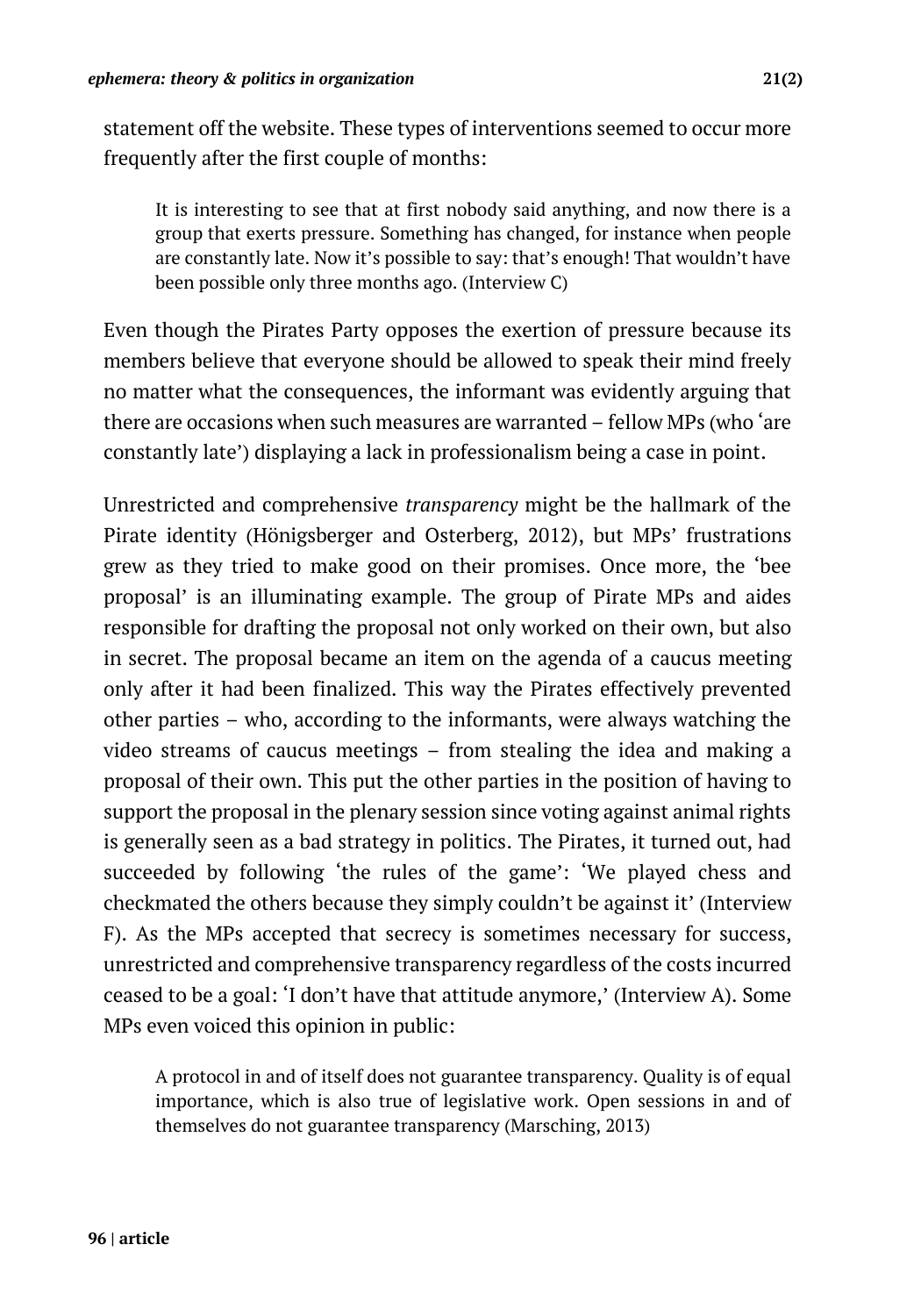Transparency, the MPs concluded, does not necessarily mean that information has to be provided in real time. An informant even mentions having heard aides telling each other the following joke: 'If you want to hide information, just put it in the public wiki [of the Pirate Party] where no one can find it' (Interview C). Thus, in contrast to the dominant vision within the party, the MPs embraced a more modest concept of transparency:

I define 'transparency' as the traceability of decisions. The best example of this are the proceedings of the court of arbitration: in this instance, transparent procedure means documenting the proceedings and publishing them AFTER the fact. (Marsching, 2013, capital letters in original)

Transparency was no longer equated with total accessibility and the publication of raw information. That, the informants argued, may actually conceal as much as it ostensibly unveils. A more sensible kind of transparency, on the other hand, requires information to be edited.

### *Stabilization: Dealing with the 'Pirate disease'*

Having become regular members of the state parliament, the MPs had gained the trust of their colleagues and were therefore granted certain privileges and access to information they did not have initially. Some MPs and aides had confidential conversations and meetings with members of other parties on a more or lesss regular basis and thus gained important insights into the backstage workings of the state parliament. For instance, at a collaborative barbecue after work, press officers learned that the Pirates were soon going to be attacked in public, which gave them ample time to prepare a response in advance.

However much the Pirates were accepted as members of the state parliament and self-identified as professional politicians, some MPs occasionally 'went off script.' Their newly acquired identity, in other words, was not as stable as it seemed. An MP who lashed out at his fellow parliamentary group members in a blog post – published well into the term, one and a half years after the election – is a good example. The blog post provided a detailed account of what had happened in the closed part of a caucus meeting and therefore, according to the norms of the state parliaments, constituted a breach of trust.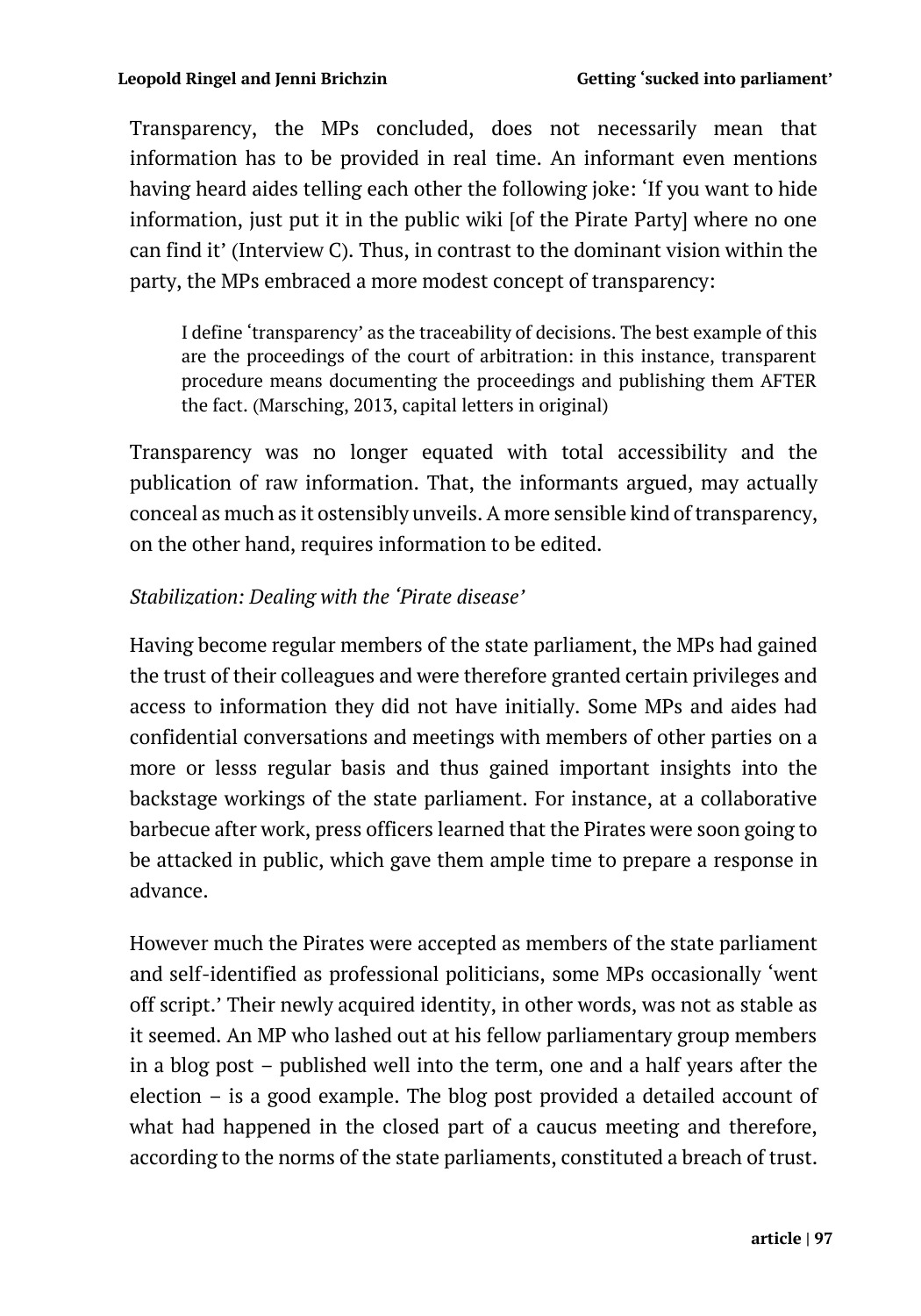Washing dirty laundry in public was clearly considered inappropriate, and yet the MP still decided to take this step:

my proposal was not accepted. … Even though I tried to voice my concerns, I failed. Then, 20 minutes before the deadline for submitting proposals, we had a vote on whether or not to discuss my proposal. I gave up and left the meeting. All of that happened in the closed part. (Schwerd, 2013)

We learned from the interviews that the informants are well aware of this problem, which they seem to interpret as more or less spontaneous public outbursts by individuals who cannot resist the urge. As an informant put it, MPs occasionally 'fall back into old habits' (Interview B), or, more dramatically, they succumb to what another informant refers to as the 'Pirate disease' (Interview L).

While some might be quick to rush to judgment, labelling such behavior irrational or a direct consequence of an emotional rush (or conversely, the expression of true democratic sentiment), there might be another explanation: organization members often have to navigate *membership in multiple contexts*. Such phenomena have attracted little attention in the literature on organizational socialization, which tends to conceive of organizations as having an almost 'tribal' character with individuals being a member of only one of them. Van Maanen and Schein, for instance, explicitly argue for a limited analytical framework that accounts only for the focal organization. Yet they also acknowledge that the broader context might be an important factor:

changes in the larger environment within which organizationally defined roles are played out may force certain changes upon role occupants despite perhaps vehement resistance or whatever particular backgrounds, values, or predispositions define those who presently perform a given role. But, these factors go well beyond our interests here for they essentially lie outside an organizational analysis. (Van Maanen and Schein, 1979: 229)

Following Weick (1979) and others, we maintain that it is crucial to recognize that individuals are inevitably only partially included in most organizations. That means they usually hold multiple commitments. No-one is *only* a politician, accountant, doctor, scientist, teacher, or travel agent; they are, at the same time, a father, mother, worshipper, member of a bowling club, and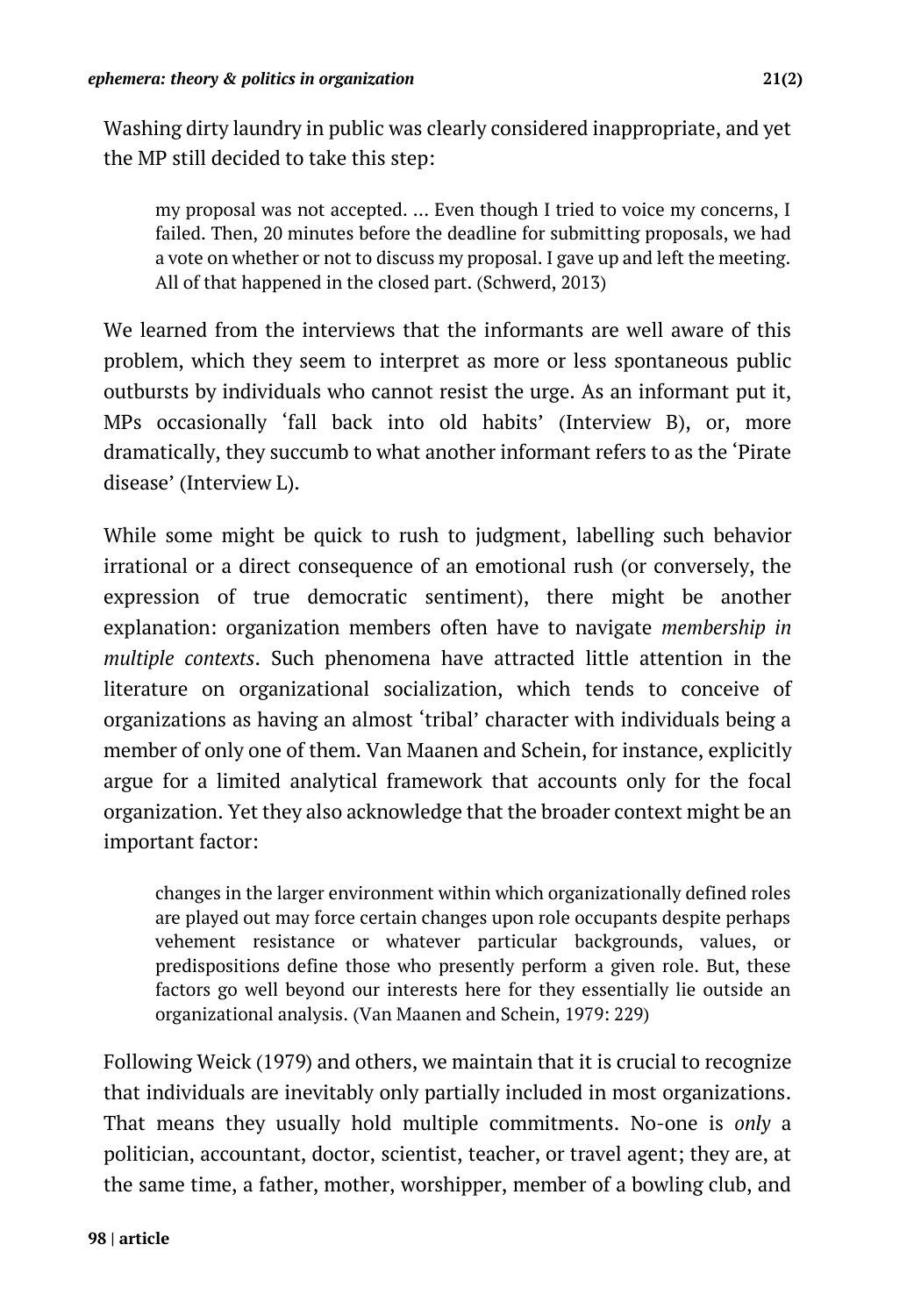so on. Some of these commitments involve organizations (e.g., being a member of a bowling club), and some do not (e.g., being a father or mother). Taking multiple memberships into account we believe might help research on organizational socialization to gain new insights. For instance, we might arrive at a different interpretation as to why some Pirate MPs occasionally 'fall back into old habits.'

In the case at hand, the MPs of the parliamentary group had to balance their newly acquired professional identity with being members of the Pirate Party. They could not completely abandon long-held ideals of participatory decision-making, flat hierarchies, and radical transparency and sometimes felt compelled to reaffirm them, thereby violating established parliamentary practice. In the words of an informant: 'perhaps it's always like that – if the pendulum swings too far in one direction, you want to stop it. And perhaps, then it will swing a little too far to the other side.' This illustrates that, in order to understand the behavior of the MPs properly, it is necessary to consider the full set of valued commitments they hold – not only to the focal organization (the state parliament), but also to other contexts (the party). The above quote also suggests that such commitments can be mutually exclusive: individuals who act according to the Pirate Party's ideals violate established parliamentarian practices, and vice versa. To put it differently, as long as the party promotes organizational ideals that are at odds with institutionalized practices in the political system, there are limits to how comprehensive the professional political socialization of their elected representatives can be.

## **Concluding discussion: Professional political socialization as organizational socialization**

In this article we have examined the social process of professional political socialization by tracing the transformation of newly elected MPs in terms of their behaviour and identities. Drawing from data collected in a study on the MPs of the Pirate Party of Germany in the federal state of NRW, we have studied the process step by step, starting with anticipatory expectations and moving on to the first encounter with the ways and norms of the state parliament, the adjustment that takes place in the months thereafter, and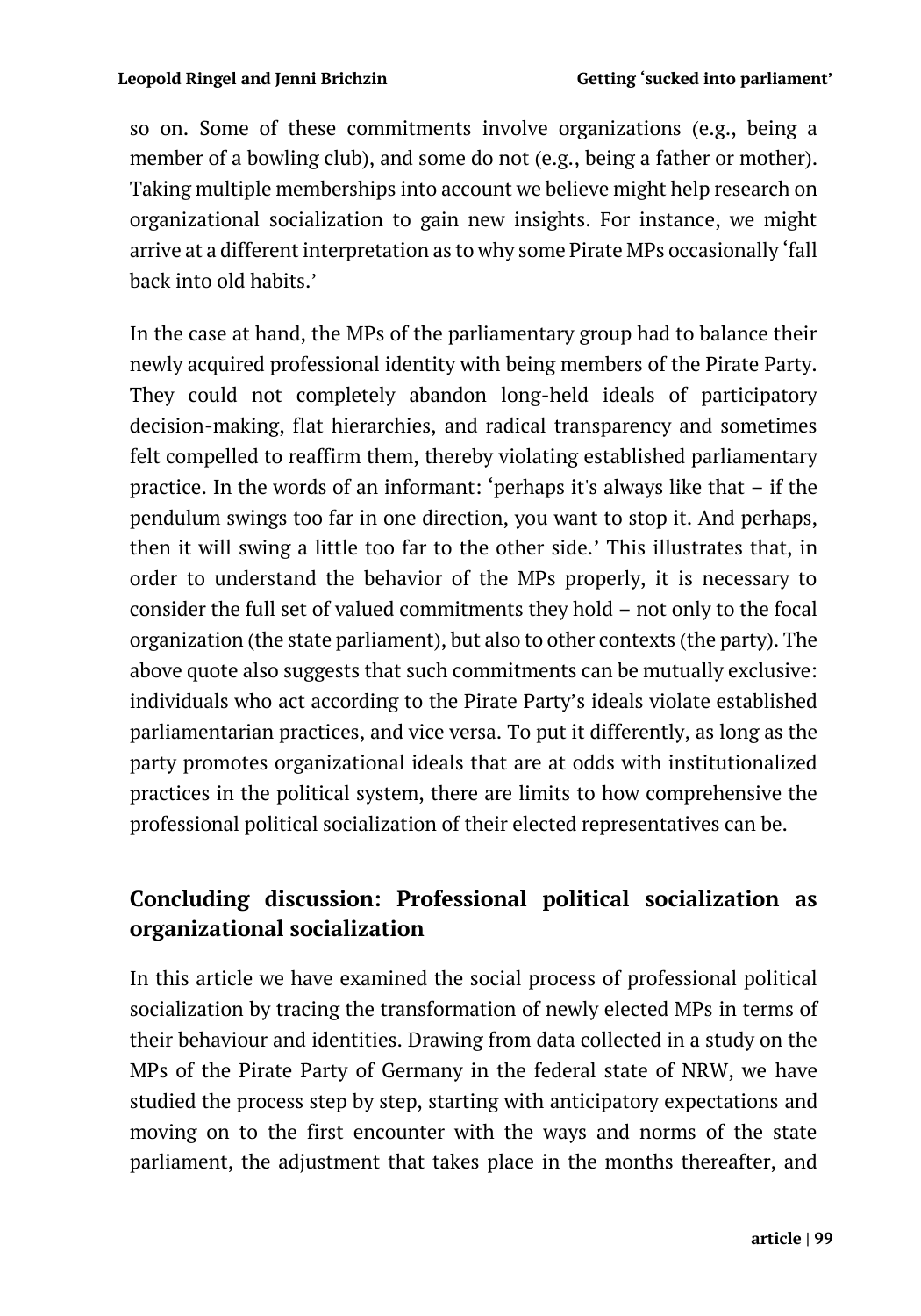finally to a fragile stabilization. Making use of the stage model suggested by Ashforth et al. (2007) and Weick's concept of sensemaking (Weick, 1995; Weick et al., 2005), we found that by recognizing individuals' expectations and previously held beliefs, studies can explain their reactions to and handling of new work environments.

Our findings suggest that the newly elected MPs experienced a severe 'reality shock' on entering the state parliament caused by the divergence between their beliefs regarding participatory decision-making, flat hierarchies, and comprehensive transparency on the one hand, and established parliamentary practices on the other. When they found that they were unable to reconcile those ideals with the ways of the state parliament, they adjusted to the latter by editing the former and creating a new identity that aimed to bridge the divide. They grew cautious of participatory decision-making and saw themselves as professionals, best equipped to form an opinion on matters of policy, making participation contingent upon expertise; they introduced rudimentary disciplinary measures in order to navigate the intricacies of parliament; and they embraced a narrower vision of transparency, grounded in the idea that true visibility cannot be achieved by merely dumping large quantities of information on the internet. We should note that there are no indications of a formal or informal authority 'putting the screws' to the MPs. Rather it seems as if they themselves were the main drivers behind those efforts as they actively looked for the help of various socializing agents such as the administrative staff of the state parliament, other parties, and aides whom they recruited based on prior experience. However, we have also shown that the process of integration into parliament was never completely finished, with MPs occasionally deviating from parliamentary norms, for instance by disclosing private conversations in blog posts. To get a better understanding of why MPs occasionally 'fall back into old habits,' as one informant put it, we have suggested broadening the analytical scope and taking into account the multiple commitments of individuals. Such a view draws attention to the fact that the MPs are not only members of parliament, but also committed to the Pirate Party. Their professionalization notwithstanding, the informants still feel compelled to act in accordance with the party's ideals, and, what is more, in doing so they can even mobilize external support for their own agenda.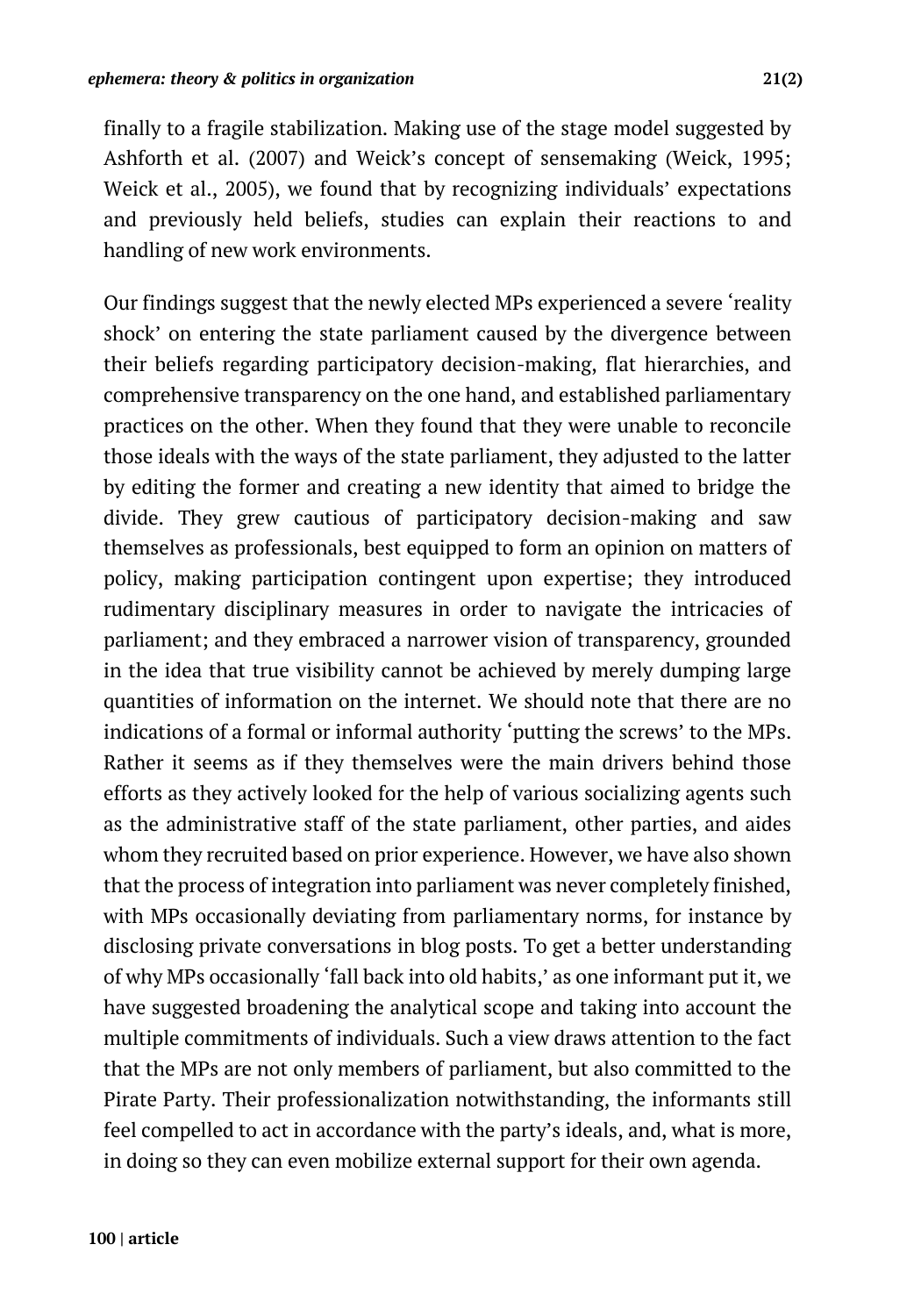What are the main takeaways from our study? First, in borrowing from research on organizational socialization, we were able to trace how newly elected MPs make sense of their work environment and flesh out new identities to establish a coherent interpretation of the situation. While such processes have been studied extensively in other work contexts, research on political socialization has largely neglected them, either focusing on the formation of political opinions in childhood/adolescence or on how wellattuned elected politicians are to the preferences of the electorate. While these studies have provided important insights into politics, we argue that by *studying parties or parliaments as organizations*, research can shed new light on a variety of issues from the alientation between politicians and voters to mechanisms of informal coordination within as well as between parties (see also Ringel et al., 2019).

Second, the study indicates that organizational socialization is not necessarily mandated by formal or informal authorities as often implied in the research literature, which tends to focus on how organizations adjust newcomers, who are thus seen as reacting to stimuli. In the case of the Pirate Party, the newly elected MPs felt 'sucked into' the state parliament even though no one directly applied pressure to them. Quite the contrary. It seems in fact as if the MPs actively went looking for socializing agents to tell them what to do. In other words, even in situations in which individuals enter an organization in order to inspire fundamental change, there is reason to believe that, regardless of their motives, the mere fact that there are established practices and beliefs indicates that these newcomers will be affected once they have crossed the boundary from the outside to the inside, even more so in the case of organizations such as parliaments with longstanding traditions and well-institutionalized structures. By taking a comparative perspective, future studies might look more closely into how taken for granted the rules and traditions of an organization appear to new members, which implies a phenomenological approach that is sensitive to perception and sensemaking.

Third, in contrast to Van Maanen and Schein (1979) cited above, who limit their analytical scope and take only intra-organizational processes into consideration, we maintain that context (other organizations, fields, sectors,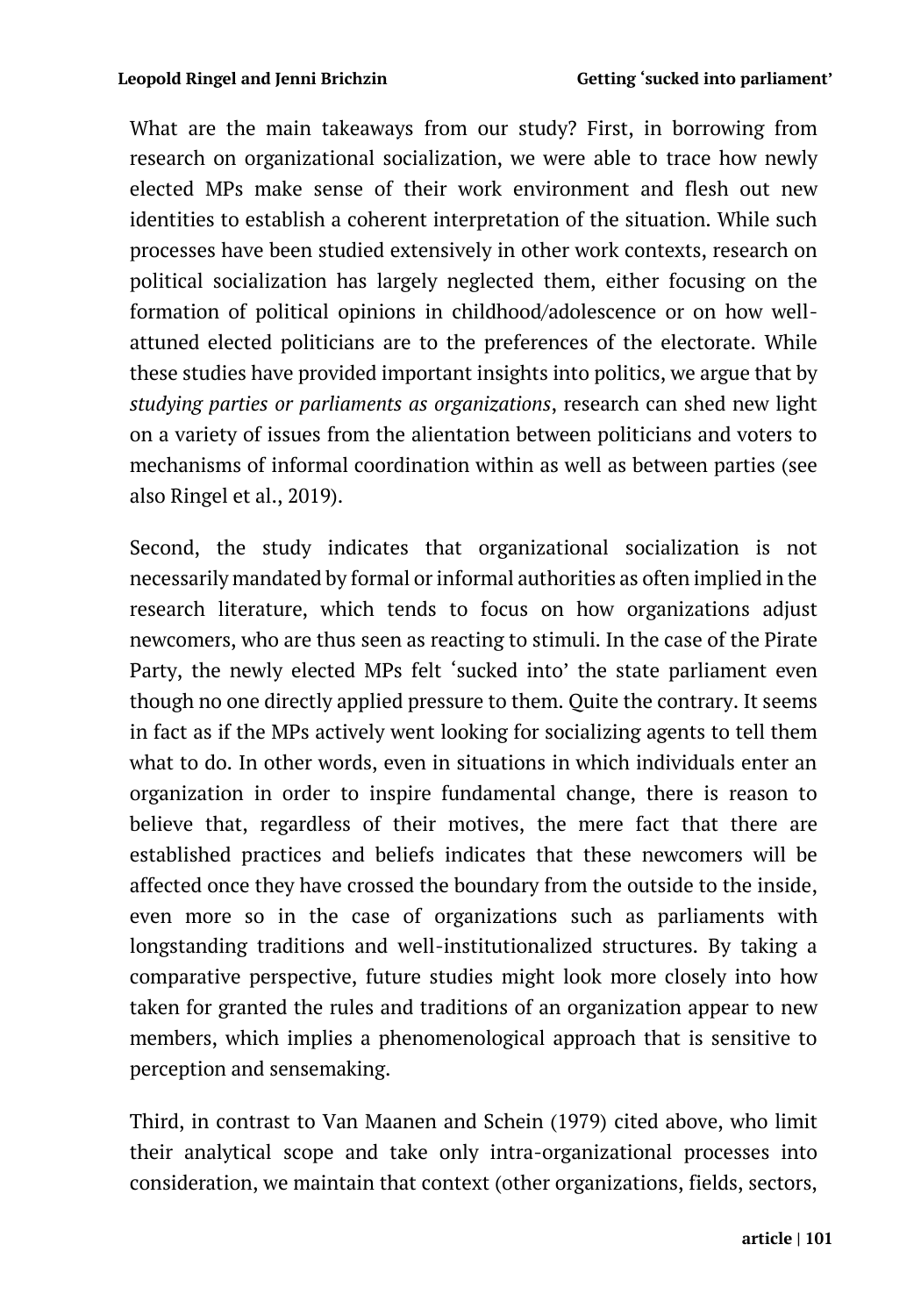or even society) matters a great deal. Borrowing from Weick (1979), we have argued for expanding the scope of research on organizational socialization by accounting for commitments to multiple contexts – in our case to the professional environment of the state parliament and to the ideals of the Pirate Party.

In closing, we would like to emphasize that, in the course of this paper, we have made use of the analytical tools provided by research on organizational socialization (a) to offer an alternative interpretation of the alienation between politicians and the electorate and (b) to suggest new avenues of research studying political practice as organizational practice. Our point has not been to dismiss the many concerns voiced in public discourse and by political research. Both tend to discuss negative trends as being caused either by questionable ethics on the part of the political establishment or by systemic ruptures rooted in ideologies such as neoliberalism. However, we are convinced (and we hope that this paper has shown) that there are other, perhaps less obvious factors as well that might help explain phenomena such as the frequently claimed disconnect between politicians and the electorate. Tracing the organizational processes by which amateurs become politicians has allowed us to provide a more all-embracing account of the transformation that someone undergoes who crosses the boundary from the outside to the inside of a political institution. Whatever opinion we might have of these transformations, future studies on professional political socialization are well advised to take into account that any changes they find in individuals can only be understood if embedded in the larger organizational context that gives shape to and facilitates this process.

## **references**

- Albu, O. and L. Ringel (2018) 'The perils of organizational transparency: Consistency, surveillance, and authority negotiations,' *Research in the Sociology of Organizations*, 57: 227–256.
- Appelius, S. and A. Fuhrer (2012) *Das Betriebssystem erneuern: Alles über die Piratenpartei*. Berlin: Berlin Story Verlag.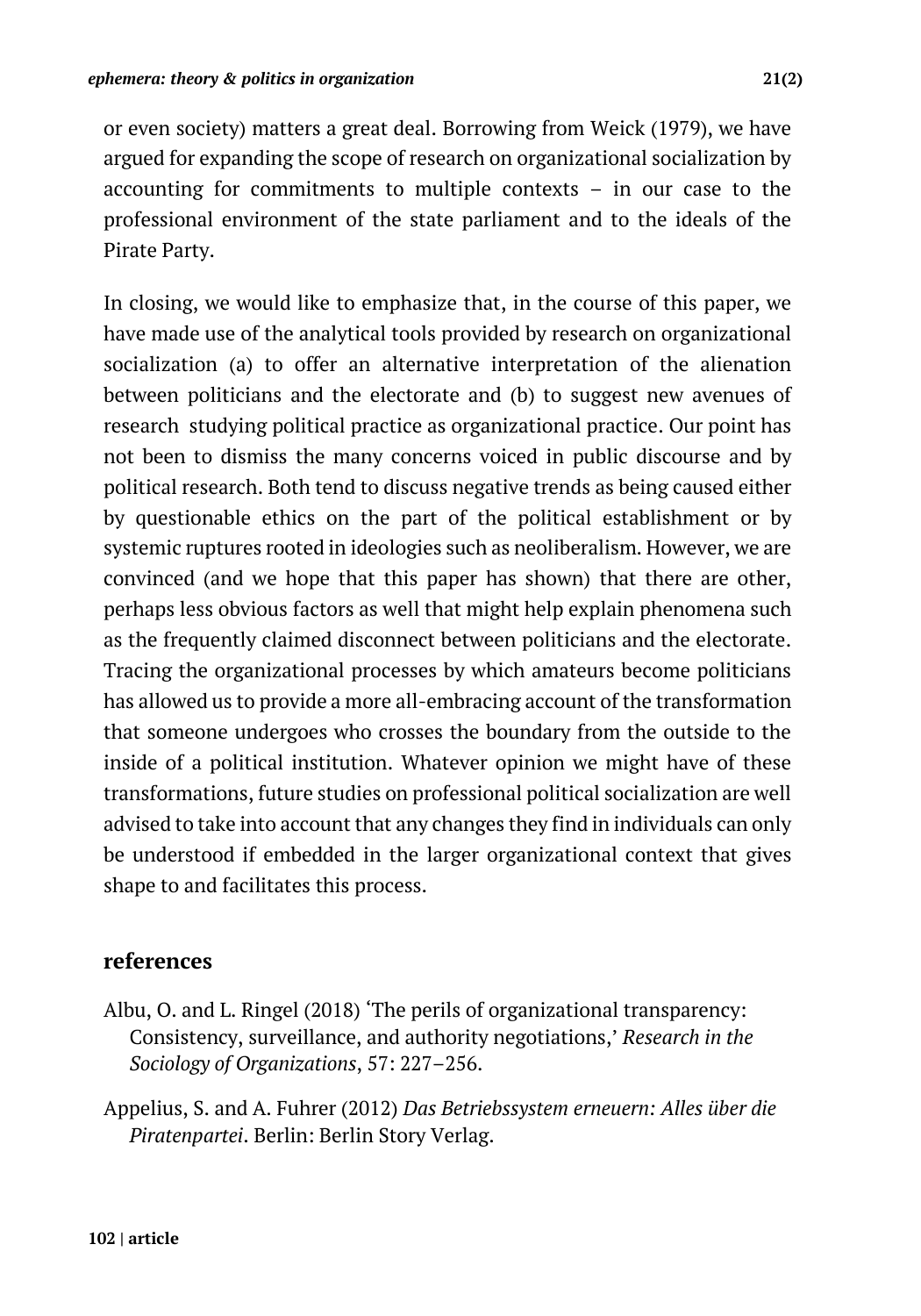- Ashforth, B. E. and B. S. Schinoff (2016) 'Identity under construction: How individuals come to define themselves in organizations,' *Annual Review of Organizational Psychology and Organizational Behavior*, 3: 111-137.
- Ashforth, B.E., D.M. Sluss and S.H. Harrison (2007) 'Socialization in organizational contexts,' in G.P. Hodgkinson and J.K. Ford (eds.) *lnternational review of industrial and organizational psychology* (Vol. 22). Chichester, UK: Wiley.
- Bauer, T.N., E.W. Morrison and R.R. Callister (1998) 'Organizational socialization: A review and directions for future research,' in G.R. Ferris (ed.) *Research in personnel and human resources management* (Vol. 16). Greenwich, CT: JAI Press.
- Best, H. and L. Vogel (2017) 'Representative elites,' in H. Best and J. Higley (eds.) *The Palgrave handbook of political elites*. London: Palgrave.
- Brand, S. (2012) 'Euer Satellit bewegt etwas.' [http://blog.brandsaetze.info/?cat=6]
- Brichzin, J. (2020) 'Materializations through political work,' *Social Studies of Science*, 50(2): 271–291.
- Brichzin, J. (2016) 'Parlamentarische Praxis Der Stand der Forschung zur zentralen Institution der Demokratie,' *Soziale Welt*, 67: 91–112.
- Brichzin, J., D. Krichewsky, L. Ringel and J. Schank (2018) 'Soziologie der Parlamente. Konturen eines Programms,' in J. Brichzin, D. Krichewsky, L. Ringel and J. Schank (eds*.) Soziologie der Parlamente. Neue Wege der politischen Institutionenforschung*. Wiesbaden: VS.
- Depenheuer, O. (2001) 'Öffentlichkeit und Vertraulichkeit. Einführung,' in O. Depenheuer (ed.) *Öffentlichkeit und Vertraulichkeit. Theorie und Praxis der politischen Kommunikation*. Wiesbaden: Westdeutscher Verlag.
- Easton, D. (1968) 'The theoretical relevance of political socialization,' *Canadian Journal of Political Science*, 1(2): 124–146.
- Eilfort, M. (2003) 'Geschlossenheit und gute Figur: Ein Versuch über die Steuerung von Fraktionen,' *Zeitschrift für Parlamentsfragen*, 34(3): 565– 582.
- Fredriksson Almqvist, M. (2015) 'The Pirate Party and the politics of communication,' *International Journal of Communication*, 9: 909–924.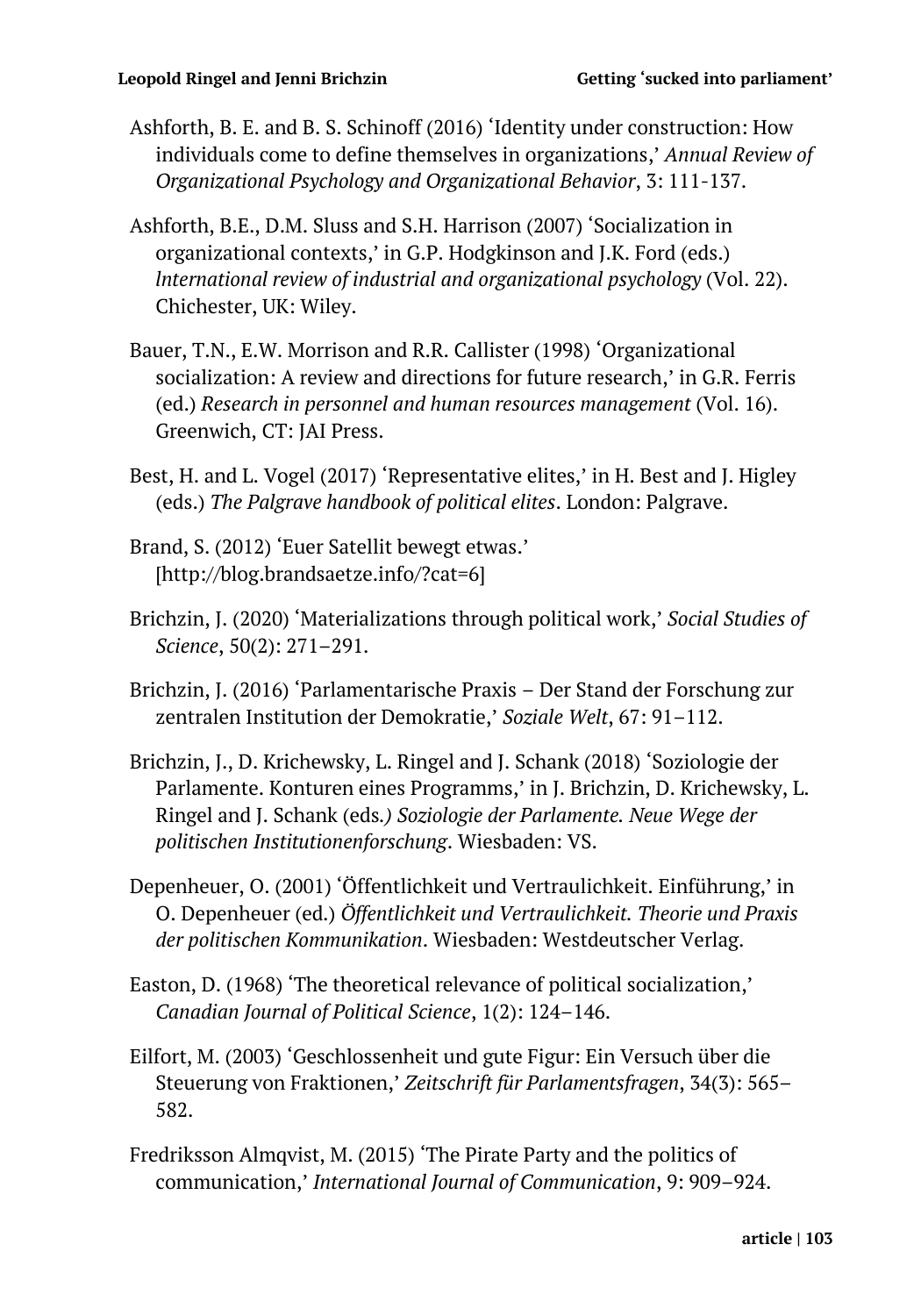- Fredriksson Almqvist, M. (2016a) 'Piracy and the politics of social media,' *Social Sciences*, 5(3): 41.
- Fredriksson Almqvist, M. (2016b) 'Pirate politics between protest movement and the parliament,' *ephemera,* 16(2): 97–114.
- Glaser, B. and A. Strauss (1971) *The discovery of grounded theory: Strategies for qualitative research*. New York: Aldine.
- Hönigsberger, H. and S. Osterberg (2012) *Diskurs mit den Piraten. Eine sprachbasierte Lageanalyse und Empfehlungen zu einer Diskursstrategie*. Berlin: Heinrich-Böll-Stiftung.
- Hughes, E. C. (1958) *Men and their work*. Glencoe, IL: Free Press.
- Hurrelmann, K., M. Grundmann and S. Walper (2008) *Handbuch der Sozialisationsforschung*. Weinheim: Beltz.
- Hyman, H. (1969) *Political socialization*. New York: The Free Press.
- Louis, M. R. (1980) 'Surprise and sense making: What newcomers experience in entering unfamiliar organizational settings,' *Administrative Science Quarterly*, 25: 226–251.
- Marsching, M. (2012) 'Michele Marsching: Mitglied des Landtags Nordrhein-Westfalen.' [http://www.piratenfraktion-nrw.de/author/michelemarsching]
- Marsching, M. (2013) 'Über Transparenz (Hauptforderung der PIRATEN!).' [http://www.marsching.de/2013/04/04/ueber-transparenzhauptforderung-der-piraten]
- Mayntz, R. (1989) 'Social norms in the institutional culture of the German Federal Parliament,' *MPIfG Discussion Paper* 89(5): 1–40.
- Merton, R. (1957) *Social theory and social structure*. Glencoe, IL: Free Press.
- Mughan, A., J. Box-Steffensmeier and R. Scully (1997) 'Mapping legislative socialization,' *European Journal of Political Research*, 32: 93–106.
- Niemi, R. and M. Hepburn (1995) 'The rebirth of political socialization,' *Perspectives on Political Science*, 24(1): 7–16.
- Pieper, M. (2012) 'Willkommen in der Politik.' [http://monikapieper.de/2012/11/674/#more-674]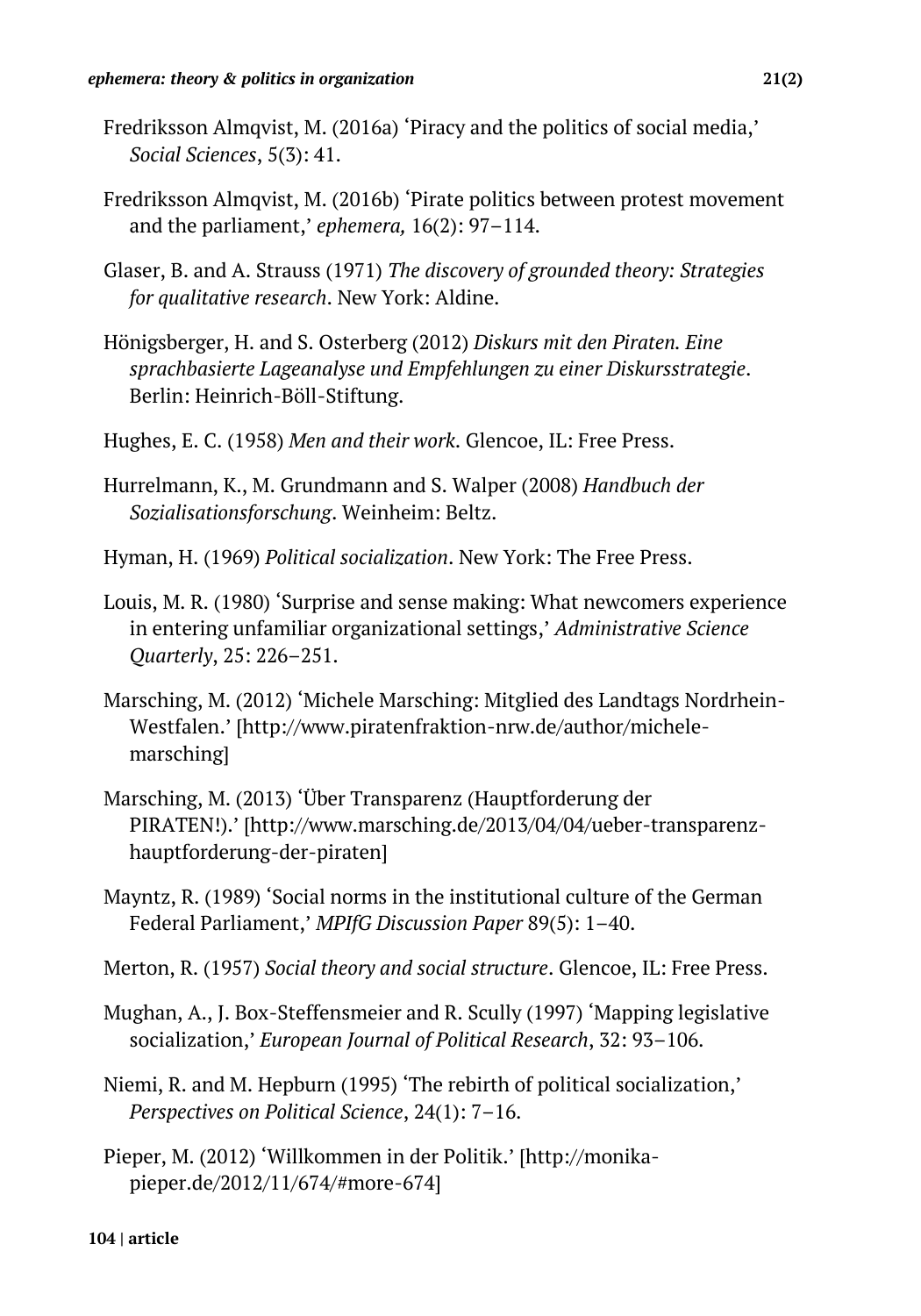#### **Leopold Ringel and Jenni Brichzin Getting 'sucked into parliament'**

- Piratenpartei Deutschland Wiki (2012) 'Piraten Schwarmintelligenz' [https://wiki.piratenpartei.de/Piraten Schwarmintelligenz]
- Poguntke, T. (1993) *Alternative politics. The German Green Party*. Edinburgh: Edinburgh University Press.
- Porath, C.L. and T.S. Bateman (2006) 'Self-regulation: From goal orientation to job performance,' *Journal of Applied Psychology*, 91: 185–192.
- Reiser, M. (2018) ʻAbgehoben und entkoppelt? Abgeordnete zwischen öffentlicher Kritik und Professionalisierungslogik', in J. Brichzin, D. Krichewsky, L. Ringel and J. Schank (eds.) *Soziologie der Parlamente. Neue Wege der politischen Institutionenforschung*. Wiesbaden: Springer VS.
- Reiser, M., C. Hülsken, B. Schwarz and J. Borchert (2011) 'Das Reden der Neulinge und andere Sünden. Parlamentarische Sozialisation und Parlamentskultur inzwei deutschen Landtagen,' *Zeitschrift für Parlamentsfragen*, (4): 820–834.
- Ringel, L. (2017) *Transparenz als Ideal und Organisationsproblem. Eine Fallstudie zur Piratenpartei Deutschland*. Wiesbaden: Springer VS.
- Ringel, L. (2019a) 'Transparenz in der Politik? Grenzen, Probleme und nicht intendierte Folgen,' *Kölner Zeitschrift für Soziologie und Sozialpsychologie*, 71: 111-133.
- Ringel, L. (2019b) 'Unpacking the transparency–secrecy nexus. Frontstage and backstage behavior in a political party' *Organization Studies*, 40(5): 705–723.
- Ringel, L., J. Brichzin, D. Krichewsky and J. Schank (2019) 'Unlocking the potential of party research: Bringing sociology back in,' *Politik*, 22: 54–74.
- Sarcinelli, U. (2011) *Politische Kommunikation in Deutschland. Medien und Politikvermittlung im demokratischen System*. Wiesbaden: VS Verlag.
- Schöne, H. (2010) *Alltag im Parlament. Parlamentskultur in Theorie und Empirie*. Baden-Baden: Nomos.
- Schwerd, D. (2013) 'Drei parlamentarische Anträge, die die Fraktion nicht wollte. In Daniel Schwerd: Politik aus Notwehr.' [http://www.danielschwerd.de/drei-parlamentarische-antraege-die-die-fraktion-nichtwollte]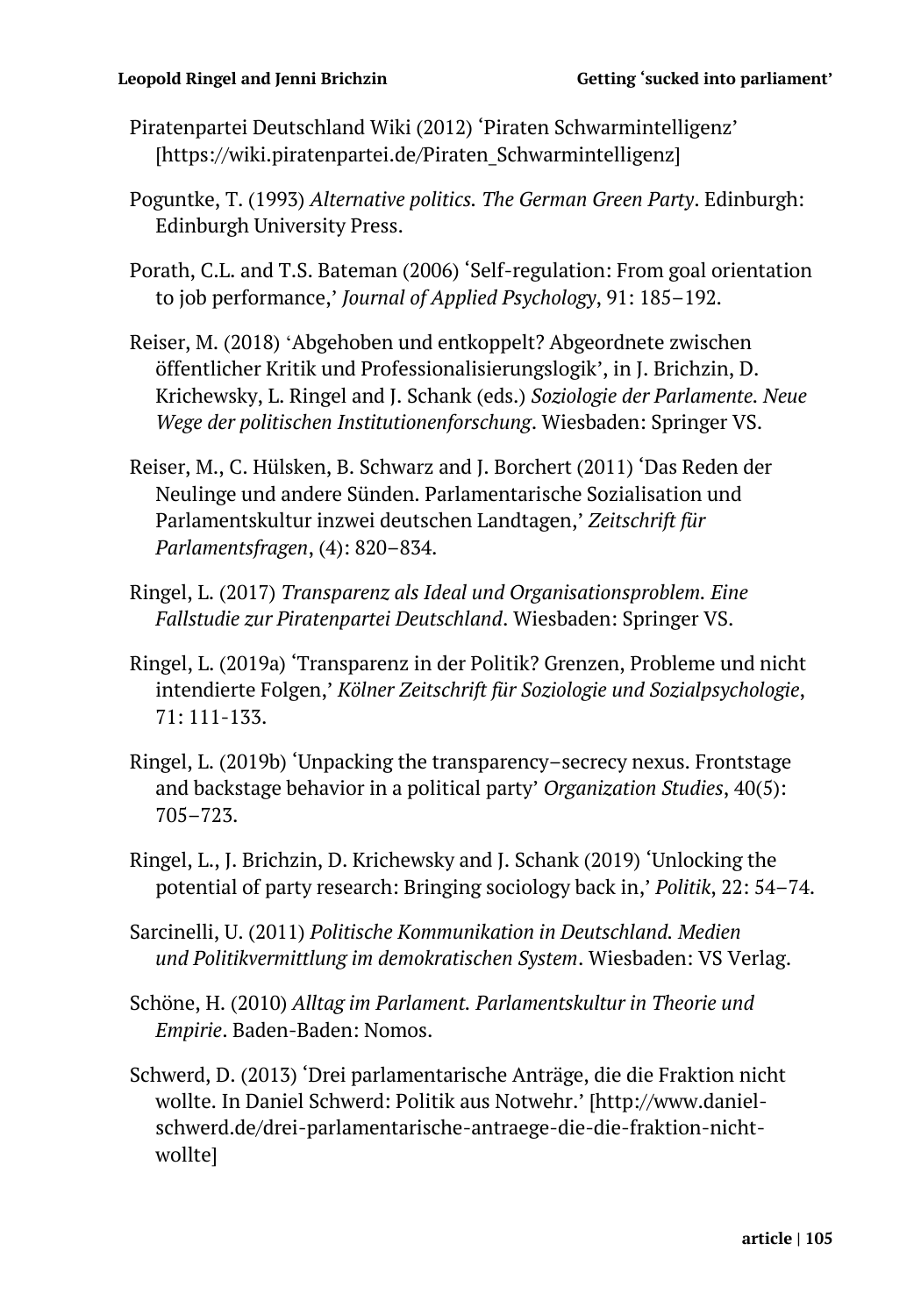- Searing, D. (1986) 'A Theory of political socialization: Institutional support and deradicalization in Britain,' *British Journal of Political Science*, 16(3): 341–376.
- Van Deth, J.W., S. Abenschön and M. Vollmar (2011) 'Children and politics: An empirical reassessment of early political socialization,' *Political Psychology*, 32(1): 147–174.
- Van Maanen, J. and E.H. Schein (1979) 'Toward a theory of organizational socializaion,' in B.M. Staw (ed.) *Research in organizational behavior* (Vol. 1). Greenwich, CT: JAI Press.
- Vogel, L. (2018) 'Die inhaltliche Übereinstimmung zwischen Abgeordneten und Bevölkerung im Spannungsfeld von Repräsentation und Professionalisierung,' in J. Brichzin, D. Krichewsky, L. Ringel and J. Schank (eds.) *Soziologie der Parlamente. Neue Wege der politischen Institutionenforschung*. Wiesbaden: Springer VS.
- Weick, K. E. (1979) *The social psychology of organizing*. Reading: Addison-Wesley.
- Weick, K.E. (1995) *Sensemaking in organizations*. Thousand Oaks: Sage.
- Weick, K.E., K.M. Sutcliffe, and D. Obstfeld (2005) 'Organizing and the process of sensemaking,' *Organization Science*, 16(4): 409-421.
- Wodak, R. (2009) *The discourse of politics in action. Politics as usual*. London: Palgrave Macmillan.

### **the authors**

Leopold Ringel is a lecturer at the Faculty of Sociology of Bielefeld University, Germany. His current research focuses on the unintended consequences of organizational transparency and quantification, rankings in particular. He has published in *Organization Studies*, *Research in the Sociology of Organizations*, and *Politics & Governance*. He holds a doctoral degree from Heinrich-Heine-University Duesseldorf, Germany.

Email: leopold.ringel@uni-bielefeld.de

Jenni Brichzin is a postdoctoral fellow at the Bundeswehr University Munich, Germany. She completed her PhD at Ludwig-Maximilians-University Munich, Germany, with a thesis on political work in parliaments. Currently, her work revolves